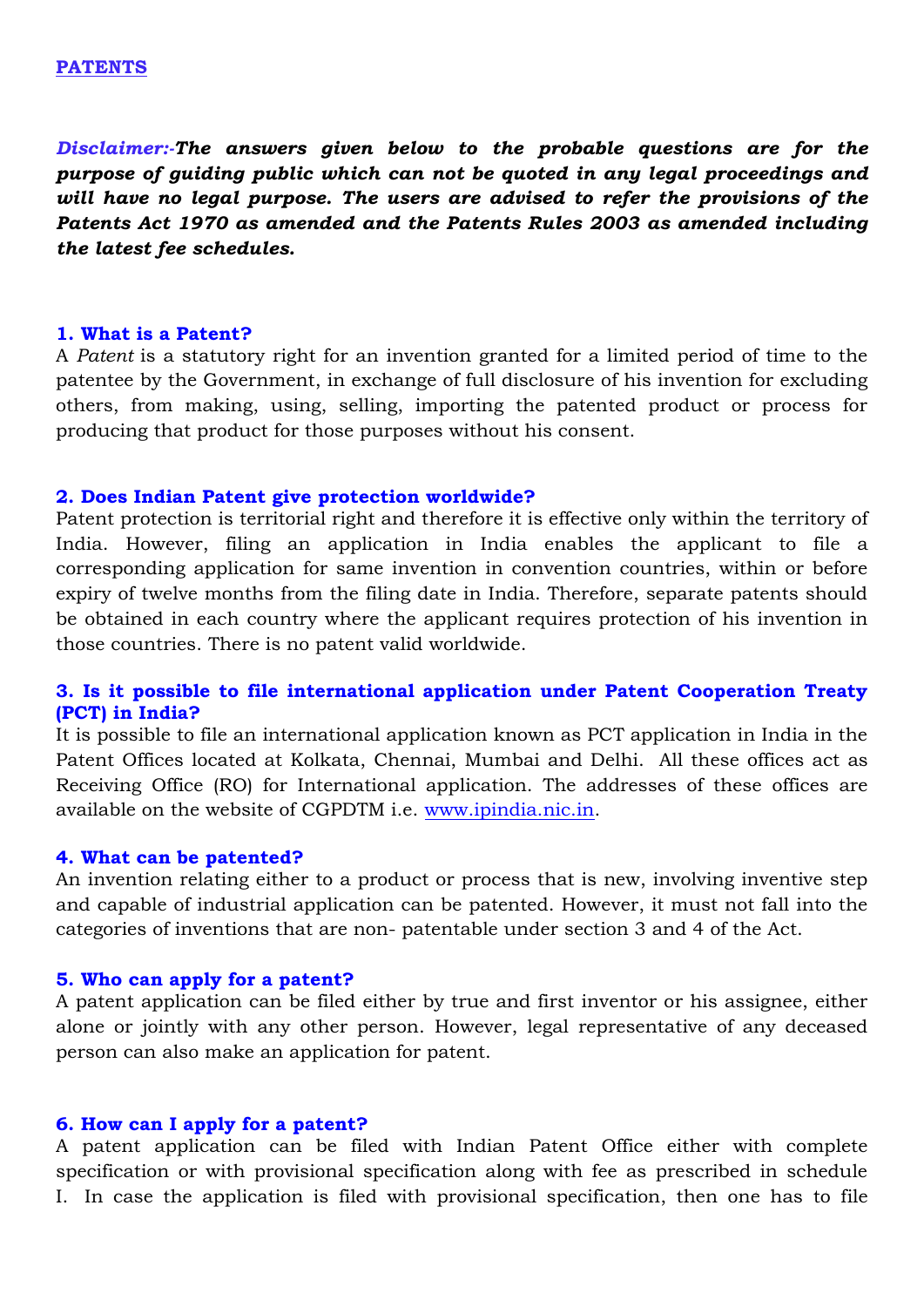complete specification within 12 months from the date of filing of the application. There is no extension of time to file complete specification after expiry of said period.

#### **7. Is there provision for filing patent application electronically by online system?**

From 20th July, 2007 the Indian Patent Office has put in place an online filing system for patent application. More information for filing online application is available on the website of Patent Office i.e. [www.ipindia.nic.in.](http://www.ipindia.nic.in/) This facility is also available for filing trademarks application.

#### **8. What are the criteria of patentability?**

An invention to become patentable subject matter must meet the following criteria -

- i) It should be novel.
- ii) It should have inventive step or it must be non-obvious
- iii) It should be capable of Industrial application.
- iv) It should not fall within the provisions of section 3 and 4 of the Patents Act 1970.

## **9. Should application for patent be filed before or after, publication of the details of the invention?**

The application for patent should be filed before the publication of the invention and till then it should not be disclosed or published. Disclosure of invention by publication before filing of the patent application may be detrimental to novelty of the invention as it may no longer be considered novel due to such publication. However, under certain conditions, there is grace period of 12 months for filing application even after publication.

### **10. Can any invention be patented after publication or display in the public exhibition?**

Generally, a patent application for the invention which has been either published or publicly displayed cannot be filed. However the Patents Act provides a grace period of 12 months for filing of patent application from the date of its publication in a journal or its public display in a exhibition organised by the Government or disclosure before any learned society or published by applicant. The details conditions are provided under Chapter VI of the Act (Section 29-34).

#### **11. How a Patent Specification is prepared?**

A patent specification can be prepared by the applicant himself or his registered and authorized agent. The patent specification generally comprises of the title of the invention indicating its technical field, prior art, draw backs in the prior art, the solution provided by the inventor to obviate the drawbacks of the prior art, a concise but sufficient description of the invention and its usefulness, drawings (if Any) and details of best method of its working. The complete specification must contain at least one claim or statement of claims defining the scope of the invention for which protection is sought for.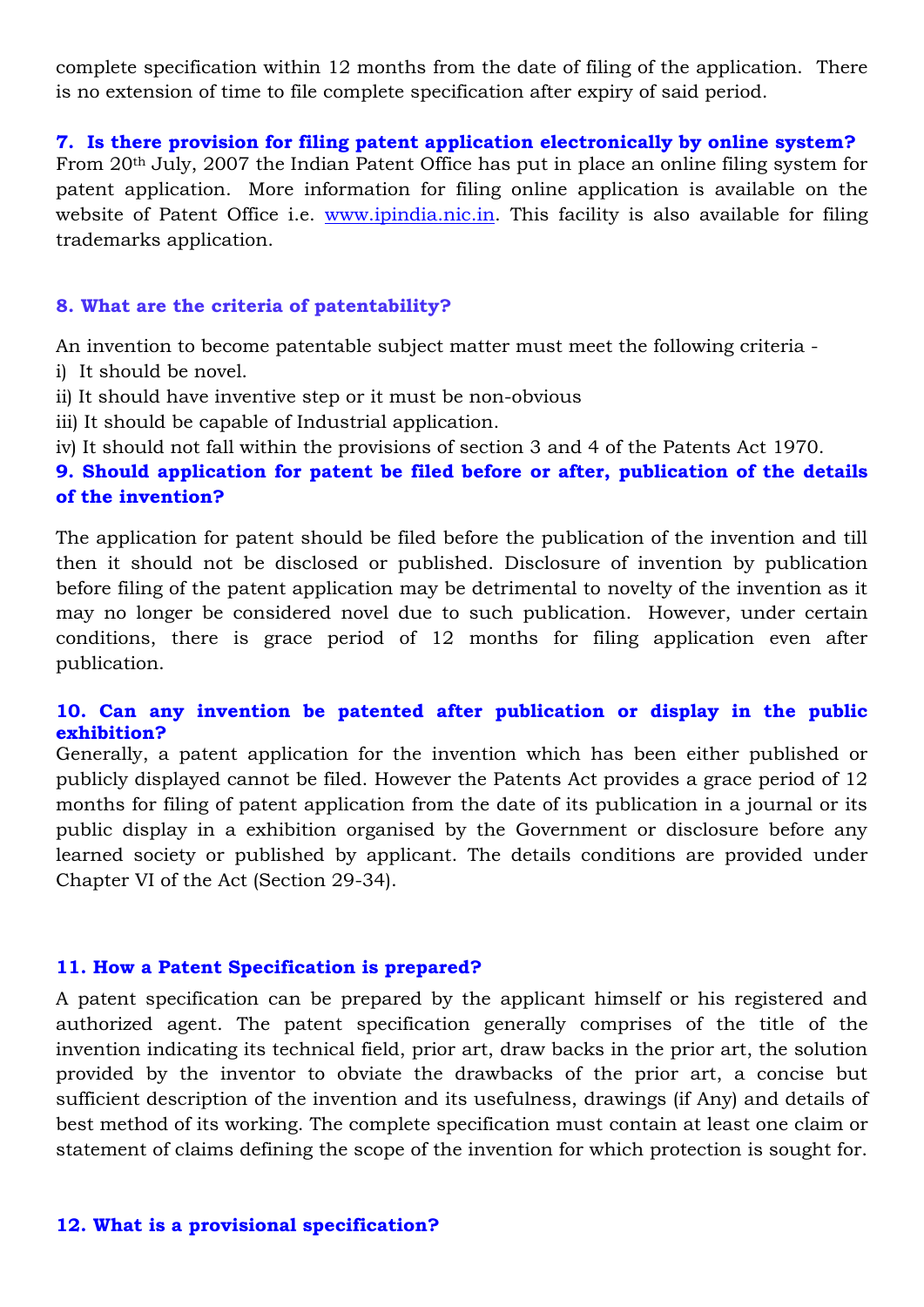Indian Patent Law follows first to file system. Provisional specification describes the nature of the invention to have the priority date of filing of the application in which the inventive idea has been disclosed. It must be followed by a complete specification describing the details of the invention along with a statement of claims within 12 months after filing of the provisional application. If the complete specification is not filed within the prescribed period, the application is treated as deemed to have been abandoned

#### **13. Is it necessary to file a provisional application?**

Generally, an application filed with provisional specification is known as provisional application which is useful in establishing a priority date for your invention. Moreover, filing of a provisional application is useful as it gives sufficient time to the applicant to assess and evaluate the market potential of his invention before filing complete specification. However, it is not necessary to file an application with provisional specification and one can file application directly with complete specification.

#### **14. Does the Patent Office Keep information of the invention Secret?**

Yes. All the patent applications are kept secret upto 18 months from the date of filing or priority date whichever is earlier and thereafter they are published in the Official Journal of the Patent Office which is published every week and also available on the IPO website. After its publication, public can inspect the documents and also may take the photocopy thereof on payment of the fee as prescribed.

#### **15. When an application for patent is published?**

Every application for patent is published after 18 months from the date of its filing or priority date whichever is earlier. However, following applications are not published.

- A) Application in which secrecy direction is imposed
- B) Application which has been abandoned u/s 9(1) and
- C) Application which has been withdrawn 3 months prior to 18 months

### **16. Is there any provision in the law for early publication?**

Yes, the applicant can make a request for early publication in Form 9 along with the prescribed fee. After receiving such request the Patent Office publishes such application within a period of one month provided the invention contained thereon does not relate to atomic energy or defence purpose.

### **17. Is patent application once filed is examined automatically?**

The patent application is not examined automatically after its filing. The examination is done only after receipt of the request of examination either from the applicant or from third party.

#### **18. When the request for examination can be filed?**

The request for examination can be filed within a period of 48 months from the date of priority or date of filing of the application whichever is earlier. For more details kindly refer to rule 24B of the Patents Rules 2003 as amended upto 2006.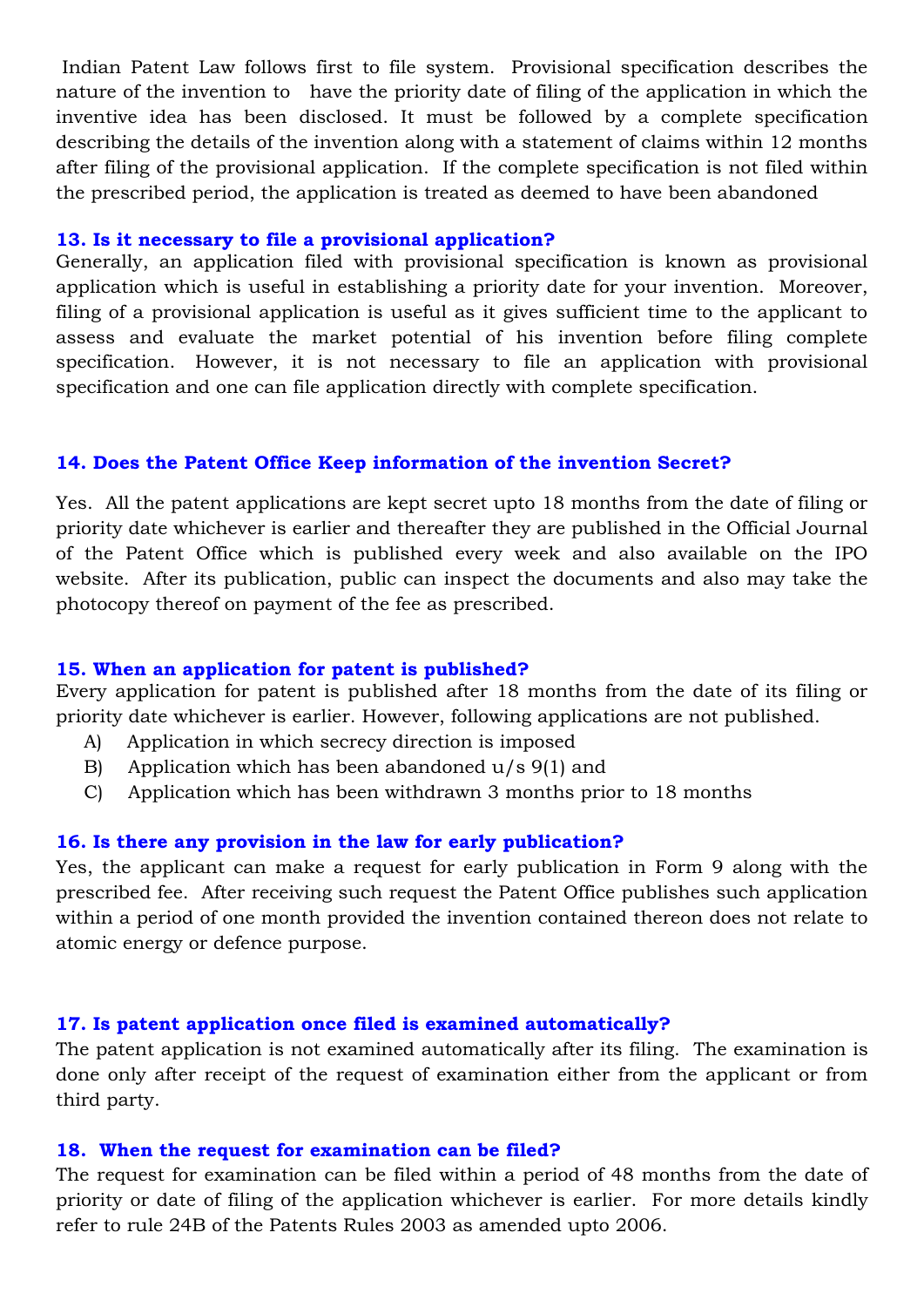#### **19. Is there any provision for early examination?**

There is no provision for filing a request for early examination. The applications are examined in the order in which requests for examination are filed. However, an express request for examination before expiry of 31 months can be made in respect of the applications filed under Patent Cooperation Treaty known as National Phase applications by payment of the prescribed fee.

#### **20. What happens to a patent application once it is examined?**

After examination, the Patent office issues an examination report to the applicant which is generally known as First Examination Report (FER). Thereafter the applicant is required to comply with the requirements within a period of twelve months from the date of FER. In case, the application is found to be in order for grant, the patent is granted, provided there is no pre-grant opposition is filed or pending. A letter patent is issued to the applicant. However, in case a pre-grant opposition is pending, the further action is taken after disposition of the pre-grant opposition.

#### **21. What happens when applicant is not able to meet the requirement within the prescribed time?**

If the applicant is not able to comply with or meet the requirement within 12 months, or does not submit the documents which were sent to him for compliance within the said period, the application is deemed to have been abandoned.

#### **22. Is there provision for extension beyond time limit of 12 months?**

There is no provision for extension of time beyond the period of 12 months.

#### **23. Does applicant get an opportunity of being heard before his application is refused?**

If applicant has not complied with the requirements within the prescribed time, and no request for hearing has been made by the applicant, the controller may not provide the opportunity of being heard. However the Controller shall provide an opportunity of being heard to the applicant before refusing his application if a request for such hearing has been made by the applicant at least 10 days in advance before expiry of the statutory period.

#### **24. What are the various stages involved in the grant of patent?**

After filing the application for the grant of patent, a request for examination is required to be made by the applicant or by third party and thereafter it is taken up for examination by the Patent office. Usually, the First Examination Report is issued and the applicant is given an opportunity to correct the deficiencies in order to meet the objections raised in the said report. The applicant must comply with the requirements within the prescribed time otherwise his application would be treated as deemed to have been abandoned. When all the requirements are met, the patent is granted and notified in the Patent office Journal. However before the grant of patent and after the publication of application, any person can make a representation for pre-grant opposition.

#### **25. What is time limit for filing the representation for pre-grant opposition?**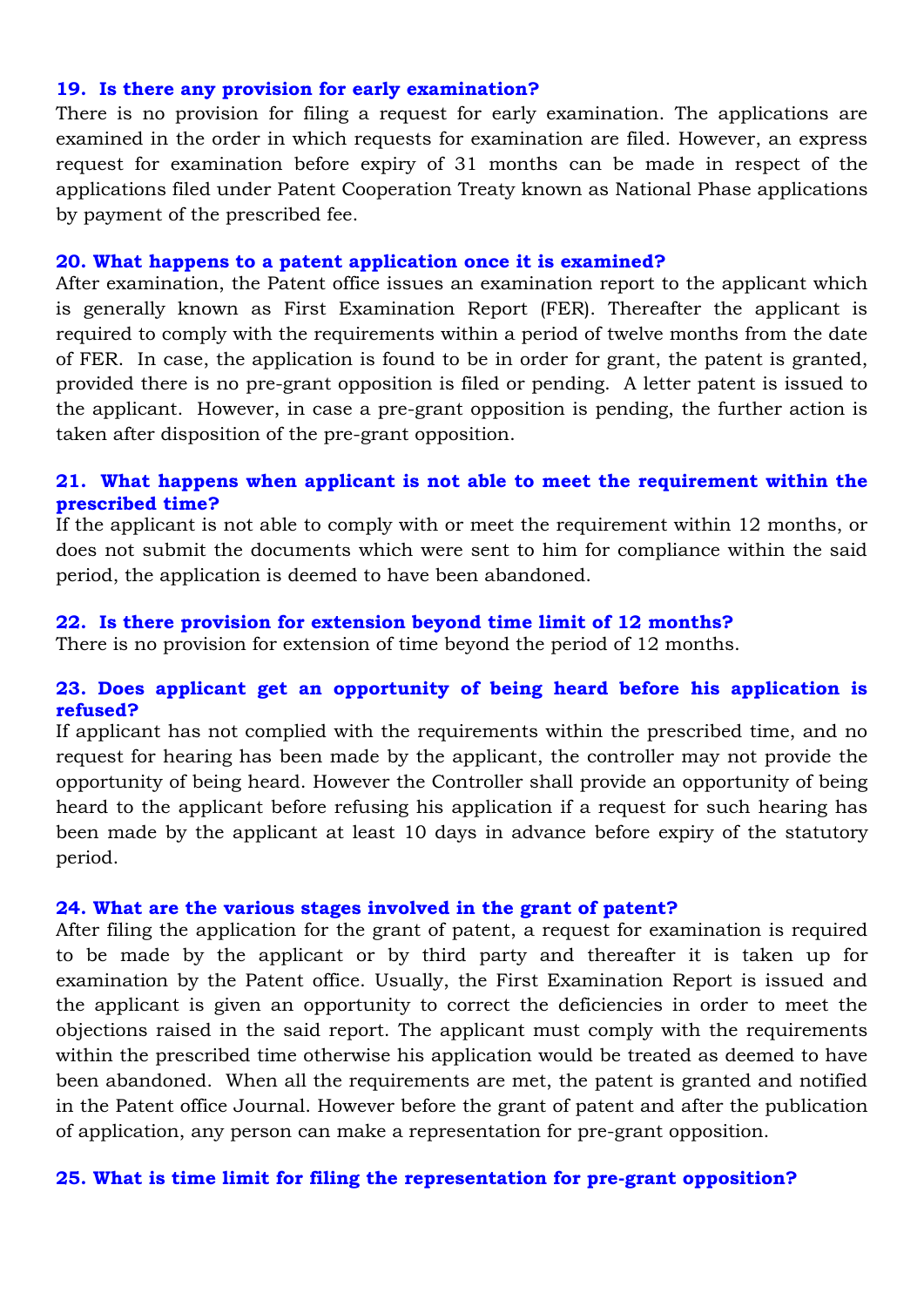A representation for pre-grant opposition can be filed within six months from the date of publication of the application u/s 11A or before the grant of patent. The grounds on which the representation can be filed are provided  $u/s$  25(1) of the Patents Act 1970.

#### **26. Is there any fee for filing such representation for pre-grant opposition?**

There is no fee for filing representation for pre-grant opposition? This can be filed by any person.

#### **27. What are the grounds for filing representation for pre-grant opposition?**

The grounds for filing post-grant opposition are contained in section 25(1) of the Patents Act 1970.

#### **28. Is it possible to file pre-grant opposition even though there is no request for examination filed?**

Yes, it is possible to file representation for pre-grant opposition even though there is no request for examination has been filed. However, the representation will be considered only when a request for examination is received within the prescribed period.

#### **29. What is the time limit for filing post-grant opposition in the patent office?**

The time for filing post-grant opposition is 12 months from the date of publication of the grant of patent in the official journal of the patent office.

#### **30. Is there any fee for filing post-grant opposition?**

The post grant opposition has to be filed in the prescribed form 7 along with prescribed fees of Rs.1500 for natural person and Rs.6000 for person other than natural person. The post grant opposition has to be filed by the person interested and not by any other person.

#### **31. What are the grounds for filing the post grant opposition?**

The grounds for filing post-grant opposition are contained in section 25(2) of the Patents Act 1970.

# **32. Is it necessary to go to the Indian Patent Office to transact any business relating to patent application?**

No, normally all the communications with the office are done through written correspondence. However, interviews relating to patent application can be had with examiners with prior appointment on any working day during prosecution stage.

#### **33. Where the information relating to patent application is notified?**

The information relating to the patent application is published in the Patent office Journal issued on every Friday. This is also available in electronic form on the website of the Patent Office

#### **34. What are the contents of the Patent office Journal?**

The Patent office Journal contains information relating to patent applications which are published u/s 11A, post grant publication, restoration of patent, notifications , indexes,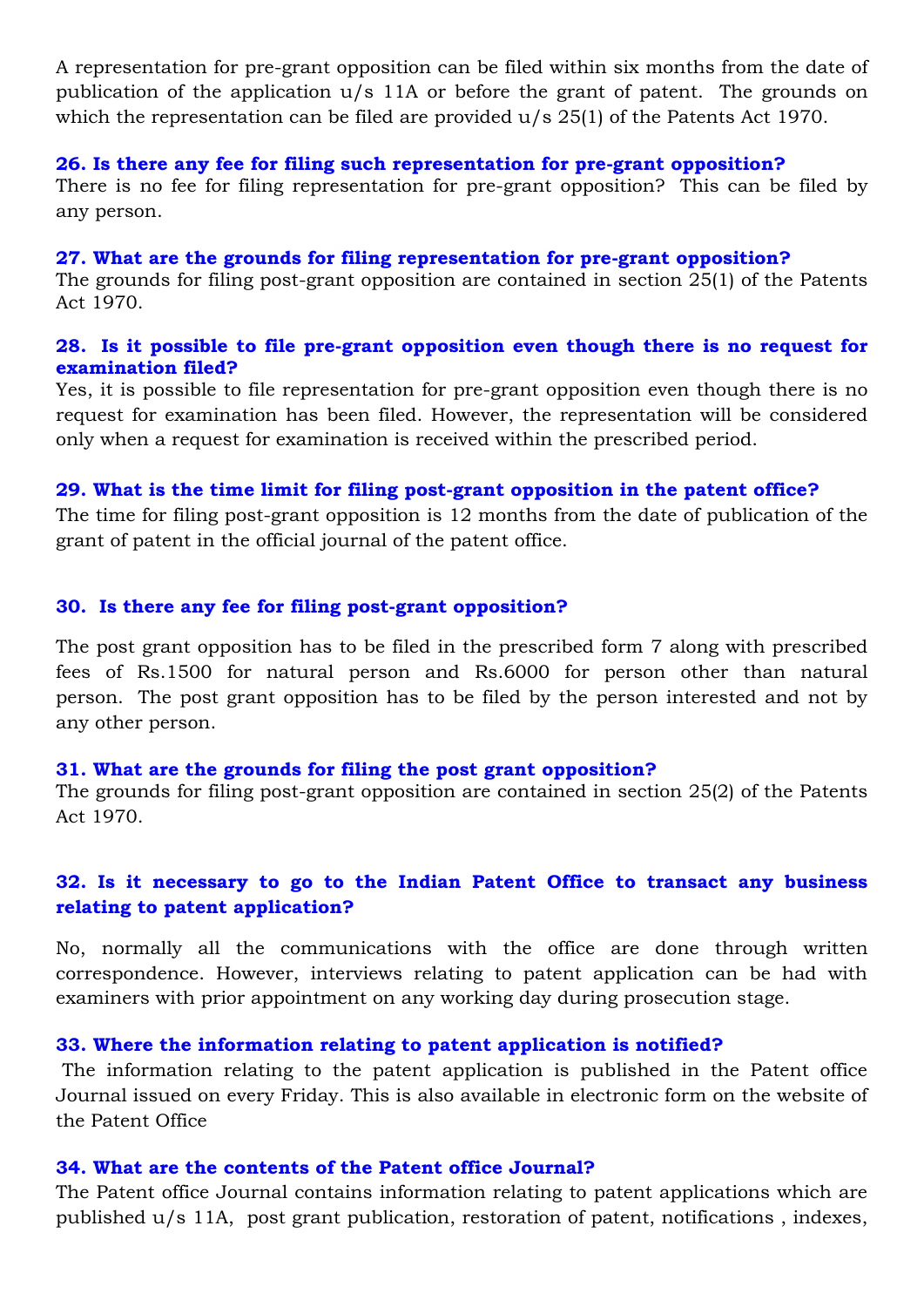list of non-working patents and notices Issued by the Patent Office relating to Patents, etc..

#### **35. Can one subscribe a copy of the Patent office Journal?**

The Patent office Journal can be subscribed by making payment of Rs 400/- in cash or by DD/cheque in favour of **the Controller of Patents.** This is also available in CD form. However, the journal can be downloaded from the website free of charge.

#### **36. Where could one find a copy of the Patent office Journal without purchasing the publication?**

The Patent office Journal is freely available on patent office site i.e. www.ipindia.nic.in.This is also available in the technical libraries maintained by the Patent Offices. The library facilities are available to the public free of charge from Monday to Friday on working days except holidays.

#### **37. Can one use the words "Patent Pending" or "Patent Applied For"?**

These words are normally used by the patent applicant to their products after filing his application for patent so that the public is made aware that a patent application has been filed in respect of that invention. Use of these words where no application has been made is prohibited under the Patent law. However, use of such words by the patent applicant does not prohibit the third party to plead as innocent unless the patent number is indicated.

## **38. How useful is the marking of a product with "patent pending" or "patent applied for" before the grant?**

Marking of a product with the words "patent pending" or "Patent applied for" after filing of the application for patent serve as a notice to the public that an application for patent is pending with the Patent Office but there is no legal significance of these words. The infringement action can be initiated only after the patent is granted.

#### **39. Does patent office help in finding users for patent?**

The Patent Office has no role in the commercialization of patent. However, the information relating to patent is published in the Patent Office journal and also published on the Patent Office website which is accessible to the public worldwide. This certainly helps the applicant to attract potential user or licensee. The patent office also compiles a list of patents which are not commercially worked in India.

#### **40. How can one find out that an invention is already patented?**

The person concerned can perform a preliminary search on Patent Office website in the Indian patent data base of granted patent or Patent Office journal published every week or by making search in the documents kept in the Patent Office Search and Reference Room, which contains Indian patents arranged according to international patent classification system as well in serial number. It is open to the general public from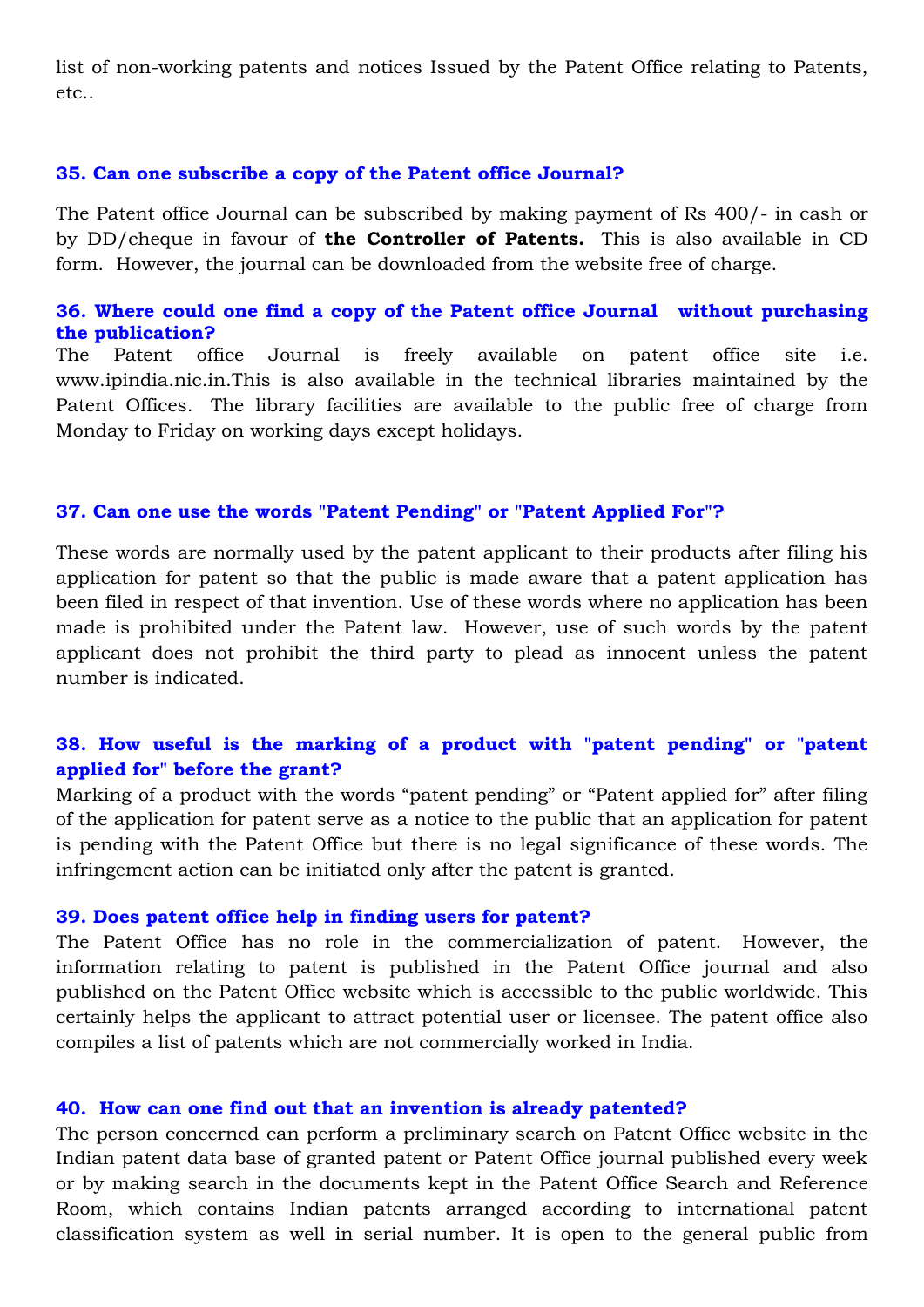Monday to Friday, except Gazetted holidays. The public can also conduct search free of charge on the website of Patent Office. The person concerned can also make a request for such information under section 153 of the Act

#### **41. What is the term of patent?**

Term of every patent in India is 20 years from the date of filing of patent application, irrespective of whether it is filed with provisional or complete specification. However, in case of applications filed under PCT the term of 20 years begins from International filing date.

#### **42. Is there any difference in the amount of fees to be paid by an individual or a legal entity for filing a patent application?**

Yes, the application filing fees for an individual person(natural person) is Rs.1, 000/ and for a legal entity other than individual is Rs.4, 000/- upto 10 claims and 30 pages. However, in case, the number of pages exceed beyond 30, then natural person has to pay Rs.100/- each extra page and person other than natural person has to pay Rs.400/ per page. Similarly if the number of claims exceed beyond 10, then natural person has to pay Rs.200/- for each additional claim and person other than natural person has to pay Rs.800/- for each additional claim.

#### **43. What are obligations of the patentee after the grant of patent?**

After the grant of patent, every patentee has to maintain the patent by paying renewal fee every year as prescribed in the schedule I. For first two years, there is no renewal fee. The renewal fee is payable from 3rd year onwards. In case the renewal fee is not paid the patent will be ceased.

## **44. Can the patentee pay renewal fee at a time or has to pay every year?** The patentee has choice to pay the renewal fees every year or he can pay in lump sum as well.

#### **45. When a patent can be restored after its cessation ?**

A request for restoration of patent can be filed within 18 months from the date of cessation of patent along with the prescribed fee. After receipt of the request the matter is notified in the official journal for further processing of the request.

## **46. What is meant by patent agent and what are the eligibility criteria of becoming a patent agent?**

A Patent agent is a registered person with Indian Patent Office whose name is entered in the patent agent register after being declared qualified the patent agent examination conducted by the patent office and who is entitled—

(a) to practice before the Controller; and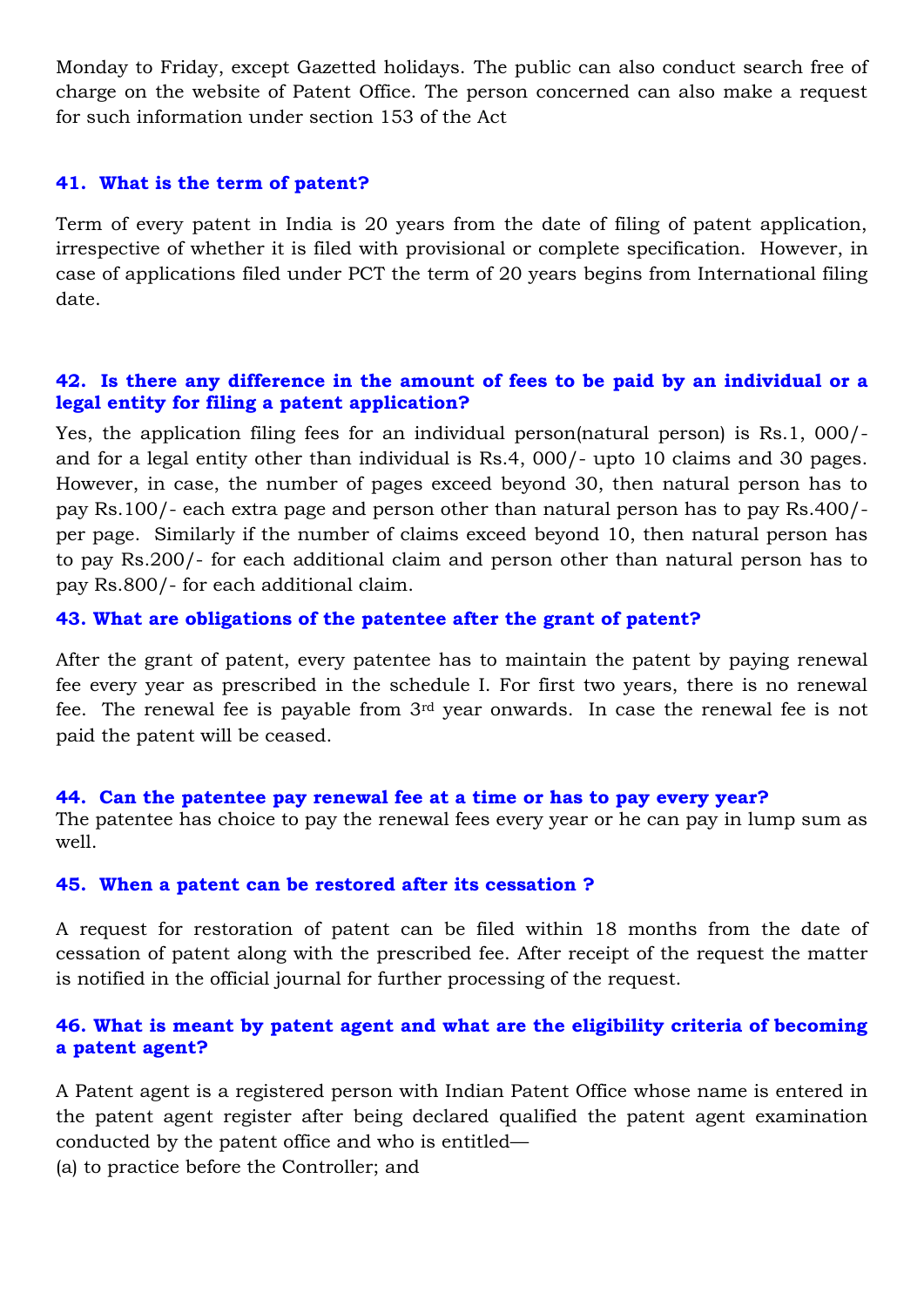(b) to prepare all documents, transact all business and discharge such other functions as may be prescribed in connection with any proceeding before the Controller under this Act.

Eligibility conditions **for registration as patent agents are below.-**

A person shall be qualified to have his name entered in the register of patent agents if he fulfills the following conditions, namely—

(a) he is a citizen of India;

(b) he has completed the age of 21 years;

(c) he has obtained a degree in science, engineering or technology from any university established under law for the time being in force in the territory of India or possesses such other equivalent qualifications as the Central Government may specify in this behalf,

and, in addition,—

(i) has passed the qualifying examination prescribed for the purpose; or

(ii) has, for a total period of not less than ten years, functioned either as an examiner or discharged the functions of the Controller under section 73 or both, but ceased to hold any such capacity.

# **47. Is it necessary to engage a registered patent agent for filing an application for patent?**

No, it is not necessary under the patent law to engage a registered patent agent for filing an application for patent. The applicant is free to file an application by himself or through the patent agent. However, an applicant who is not a resident of India is required to file either through the registered patent agent or must give an address for service in India

# **48. Does the Patent Office help to select a patent attorney or agent to make patent search or to prepare and prosecute patent application?**

No, Patent Office does not make any recommendations regarding selection of a patent agent. However, the applicant is free to appoint any patent agent from a list of patent agents maintained by the office. This list can also be viewed at Patent Office website.

## **49**. **Does the patent office ascertain fees charged by the patent agents for their services?**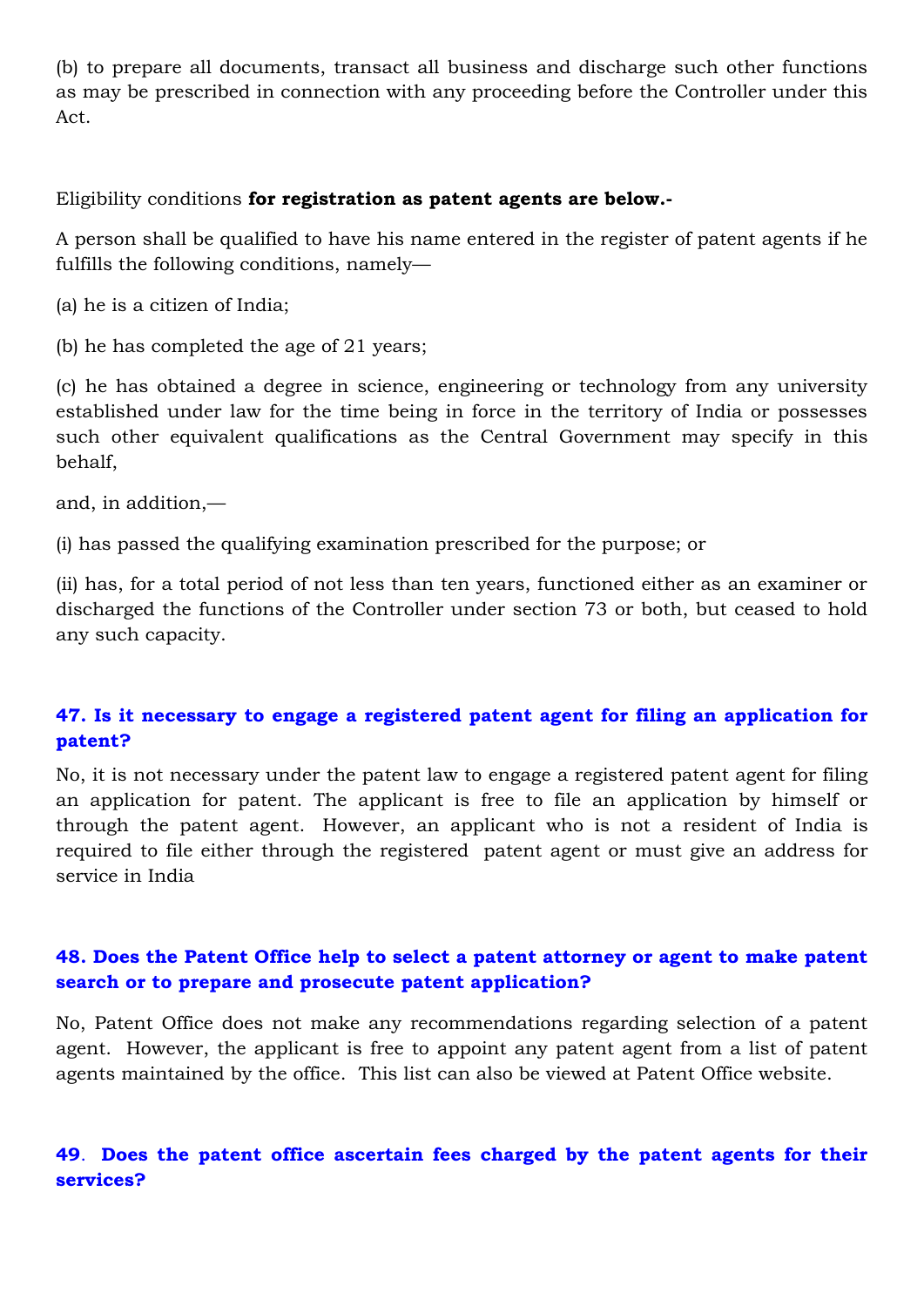No. This is a matter between the applicant and the patent agent. The Patent Office has no role in ascertaining or assisting the fee charged by a patent agent.

# **50**. **Is it mandatory to obtain prior permission from the Patent Office to file application for patent outside India or abroad!**

Generally speaking, it is not necessary to obtain prior permission from the Patent Office to file patent application abroad under following circumstances.

- (a) Applicant is not Indian resident and invention is originated abroad about.
- (b) If the applicant is Indian resident, a patent application has been filed in India and six weeks period is over from that date.
- (c) The invention does not belong to Atomic Energy or defence purpose.

In other circumstances, the prior permission is required. For further details kindly refer to section 39 of the Patents Act, 1970.

## **51. Under what circumstances, it is necessary to obtain a prior permission from the Patent Office?**

The person is required to take prior permission from the Patent Office under following circumstances.

- (a) The applicant is Indian resident and invention is originated in India,
- (b) Applicant does not wish to file patent application in India prior to filing abroad.
- (c) If the applicant is Indian resident, a patent application has been filed in India and six weeks period is not yet over from that date
- (d) The invention relates to atomic energy or defence purpose.

# **52. Is it essential to deposit biological material in the international depository authority!**

If the invention uses a biological material which is new, it is essential to deposit the same in the International Depository Authority (IDA) prior to the filing of the application in India in order to supplement the description. The description in the specification should contain the name and address of the International Depository Authority and, date and number of deposition of Biological material. If such biological material is already known, in such case it is not essential to deposit the same. For more details log on to **[www.ipindia.nic.in](http://www.ipindia.nic.in/)**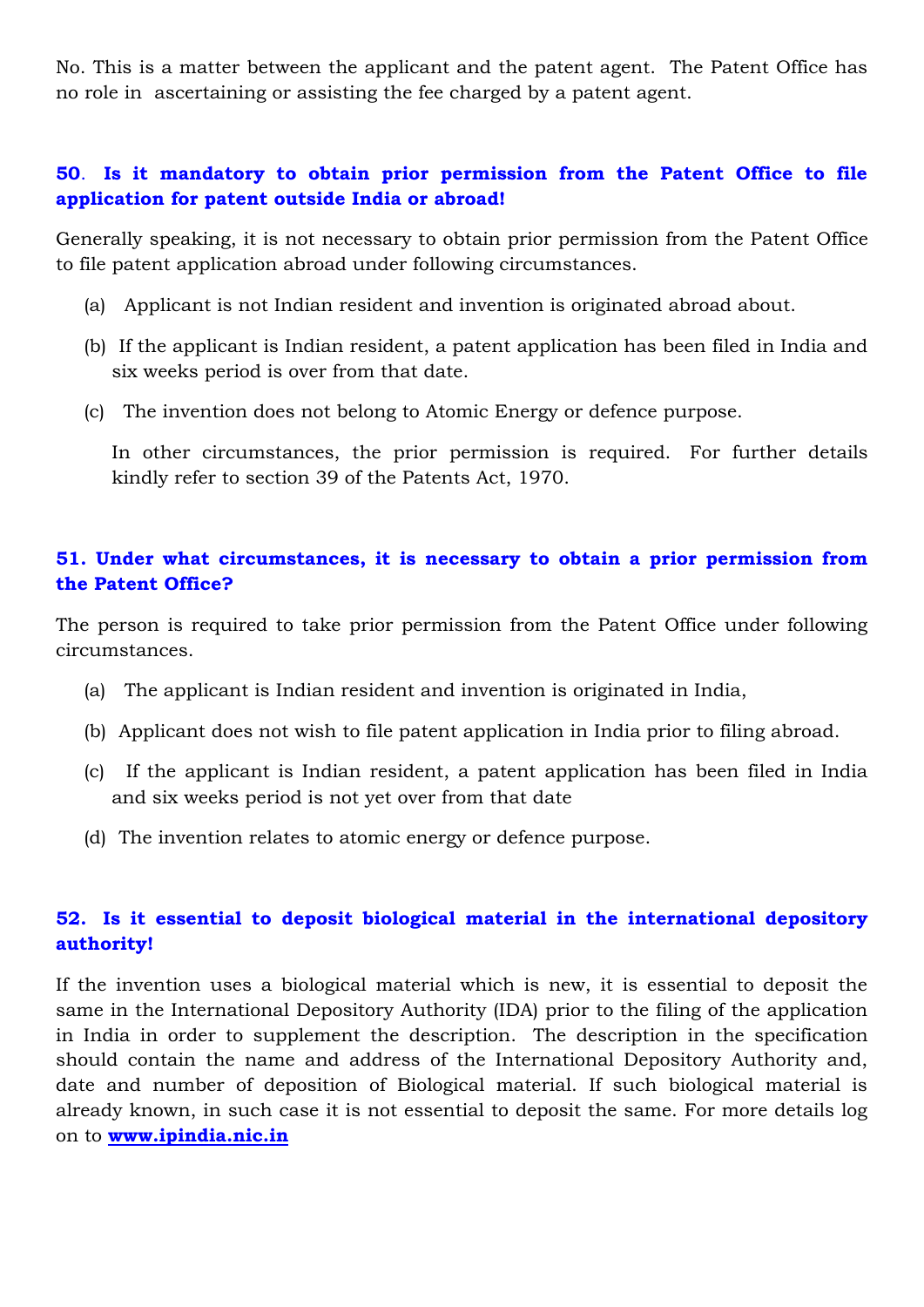## **53. Is there any International Depository Authority in India!**

Yes, there is an International Depository Authority in India located at Chandigarh which is known as Institute of Microbial Technology (IMTECH). The more details about this depository authority can be had on its website<http://imtech.res.in/>.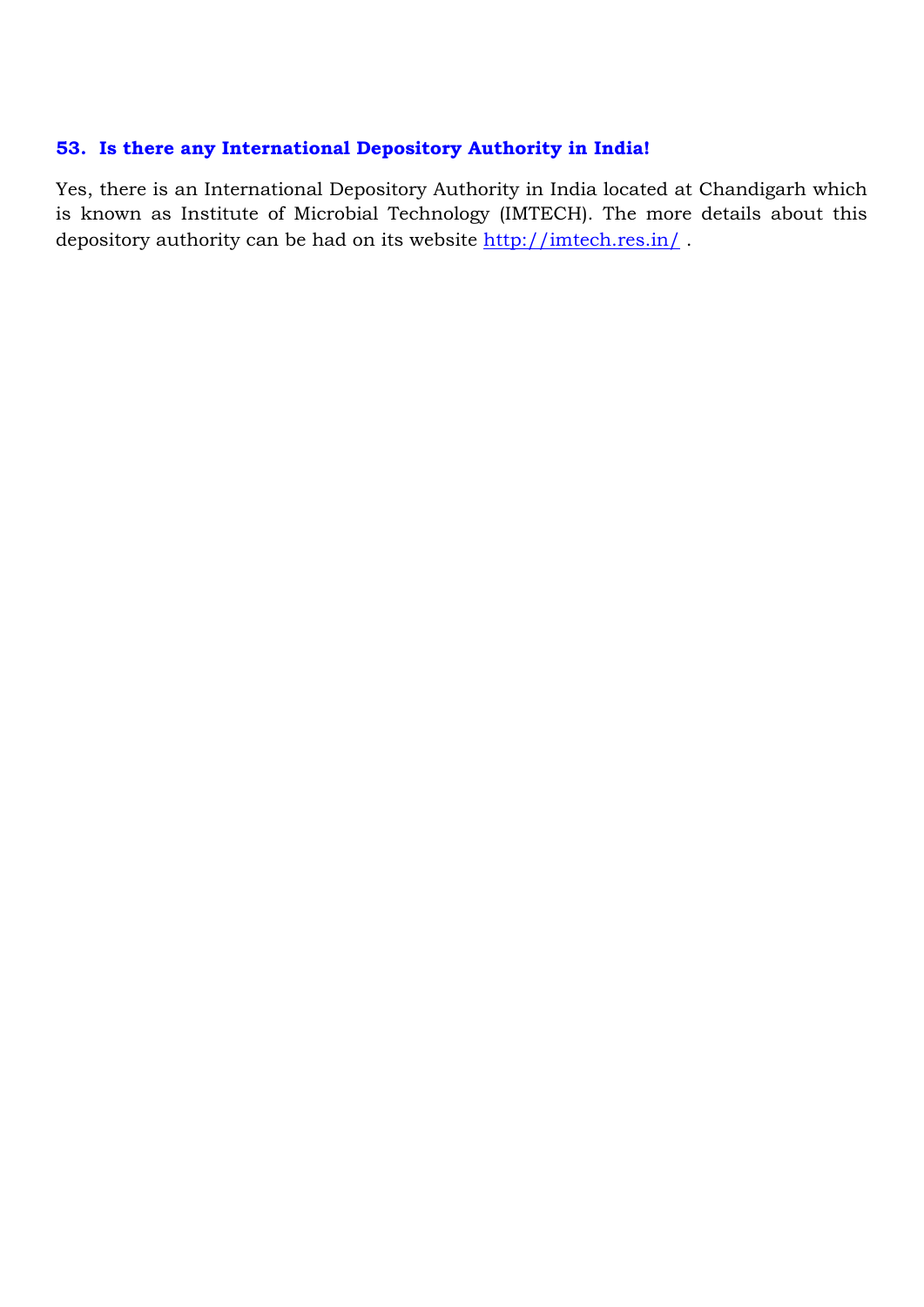#### *DESIGNS*

#### *FREQUENTLY ASKED QUESTIONS & ANSWERS*

#### **Q.1 What is meant by Intellectual Property ?**

Ans. Intellectual Property is the Property, which has been created by exercise of Intellectual Faculty. It is the result of persons Intellectual Activities. Thus Intellectual Property refers to creation of mind such as inventions, designs for industrial articles, literary, artistic work, symbols which are ultimately used in commerce. Intellectual Property rights allow the creators or owners to have the benefits from their works when these are exploited commercially. These rights are statutory rights governed in accordance with the provisions of corresponding legislations. Intellectual Property rights reward creativity & human endeavor which fuel the progress of humankind. The intellectual property is classified into seven categories i.e . (1) Patent (2) Industrial Design (3) Trade Marks (4) Copyright (5) Geographical Indications (6) Lay out designs of integrated circuits (7) Protection of undisclosed information/Trade Secret according to TRIPs agreements.

#### **Q.2. What is meant by 'Design' under the Designs Act, 2000 ?**

Ans. "Design" means only the features of shape, configuration, pattern or ornament or composition of lines or colour or combination thereof applied to any article whether two dimensional or three dimensional or in both forms, by any industrial process or means, whether manual, mechanical or chemical, separate or combined, which in the finished article appeal to and are judged solely by the eye, but does not include any mode or principle or construction or any thing which is in substance a mere mechanical device, and does not include any trade mark, as define in clause (v) of sub-section of Section 2 of the Trade and Merchandise Marks Act, 1958, property mark or artistic works as defined under Section 2(c) of the Copyright Act, 1957.

### **Q. 3. What is meant by an article under the Designs Act, 2000 ?**

Ans. Under the Designs Act, 2000 the "article" means any article of manufacture and any substance, artificial, or partly artificial and partly natural; and includes any part of an article capable of being made and sold separately;

### **Q.4. What is the object of registration of Designs?**

Ans. Object of the Designs Act to protect new or original designs so created to be applied or applicable to particular article to be manufactured by Industrial Process or means. Sometimes purchase of articles for use is influenced not only by their practical efficiency but also by their appearance. The important purpose of design Registration is to see that the artisan, creator, originator of a design having aesthetic look is not deprived of his bonafide reward by others applying it to their goods.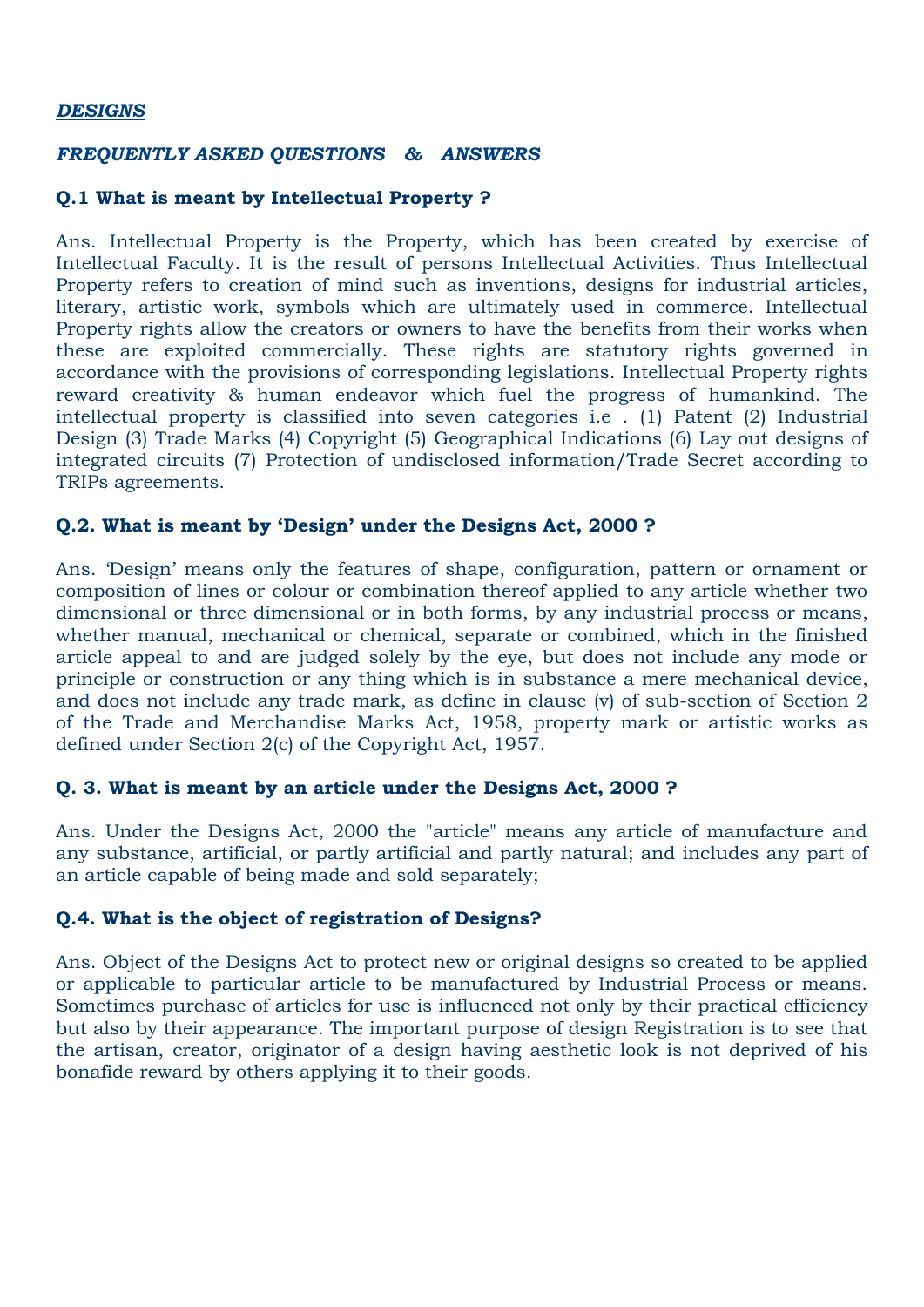#### **Q.5. What are the essential requirements for the registration of 'design' under the Designs Act, 2000**?

Ans. (1) The design should be new or original, not previously published or used in any country before the date of application for registration. The novelty may reside in the application of a known shape or pattern to new subject matter. Practical example:

The known shape of "Kutub Minar" when applied to a cigarette holder the same is registrable. However, if the design for which application is made does not involve any real mental activity for conception, then registration may not be considered.

(2) The design should relate to features of shape, configuration, pattern or ornamentation applied or applicable to an article. Thus, designs of industrial plans, layouts and installations are not registrable under the Act. (3) The design should be applied or applicable to any article by any industrial process. Normally, designs of artistic nature like painting, sculptures and the like which are not produced in bulk by any industrial process are excluded from registration under the Act. (4) The features of the design in the finished article should appeal to and are judged solely by the eye. This implies that the design must appear and should be visible on the finished article, for which it is meant. Thus, any design in the inside arrangement of a box, money purse or almirah may not be considered for showing such articles in the open state, as those articles are generally put in the market in the closed state. (5) Any mode or principle of construction or operation or any thing which is in substance a mere mechanical device, would not be registrable design. For instance a key having its novelty only in the shape of its corrugation or bend at the portion intended to engage with levers inside the lock associated with, cannot be registered as a design under the Act. However, when any design suggests any mode or principle of construction or mechanical or other action of a mechanism, a suitable disclaimer in respect there of is required to be inserted on its representation, provided there are other registrable features in the design. (6) The design should not include any Trade Mark or property mark or artistic works as define under the Copyright Act, 1957.

### **Q.6. Can stamps. Labels, tokens, cards, be considered an article for the purpose of registration of Design?**

Ans: No. Because once the alleged Design i.e., ornamentation is removed only a piece of paper, metal or like material remains and the article referred ceases to exist. Article must have its existence independent of the Designs applied to it. [Design with respect to label was held not registrable, by an Order on civil original case No. 9-D of 1963, Punjab, High Court]. So, the Design as applied to an article should be integral with the article itself.

### **Q.7. When does the Applicant for Registration of Design get the registration certificate?**

Ans: When an application for registration of a Design is in order, it is accepted and registered and then a certificate of registration is issued to the applicant.

However, a separate request should be made to the Controller for obtaining a certified copy of the certificate for legal proceeding with requisite fee.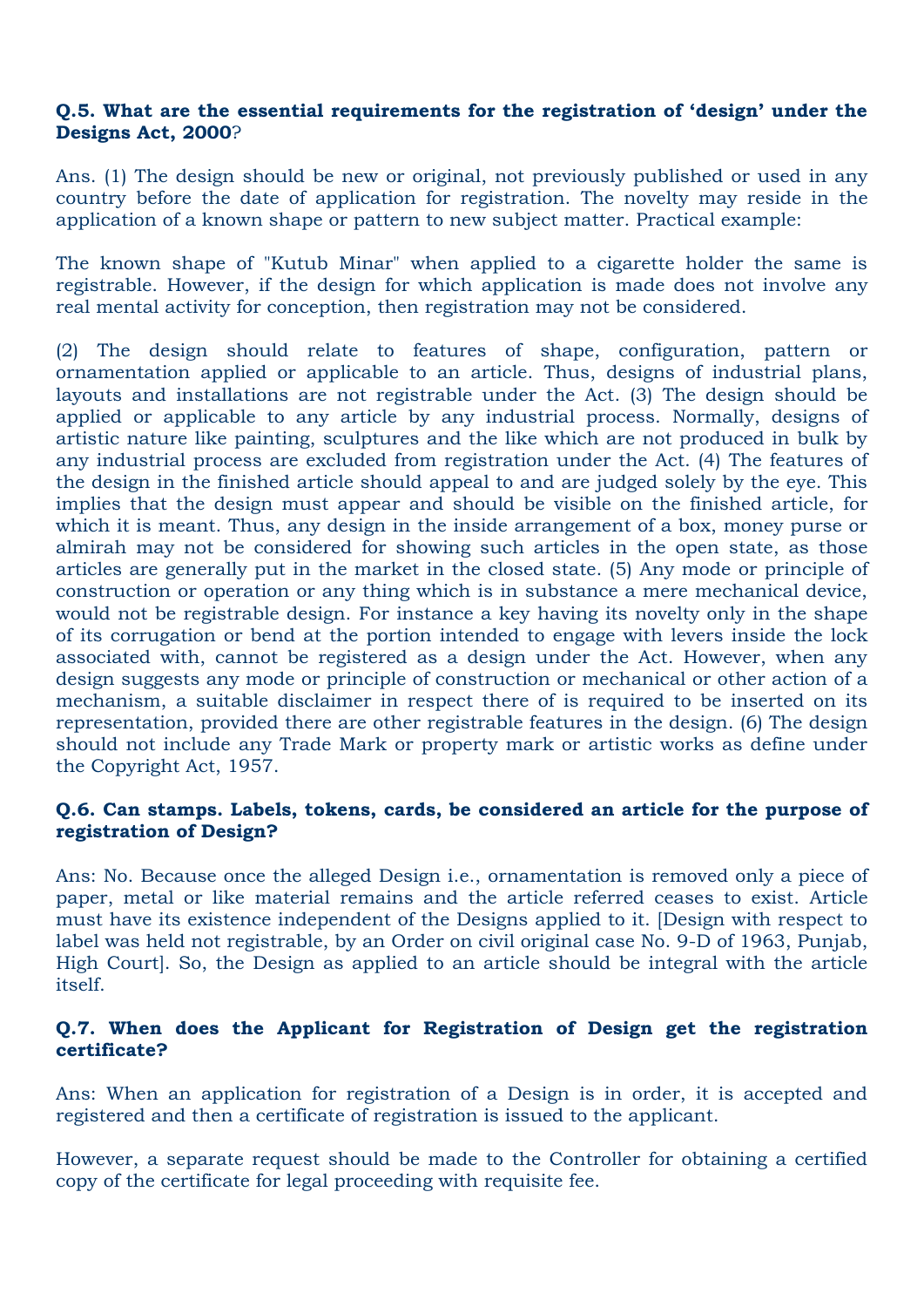## **Q.8. What is a Register of Designs?**

Ans: The Register of Designs is a document maintained by The Patent Office, Kolkata as a statutory requirement. It contains the design number, class number, date of filing (in this country) and reciprocity date (if any), name and address of Proprietor and such other matters as would affect the validity of proprietorship of the design and it is open for public inspection on payment of prescribed fee & extract from register may also be obtained on request with the prescribed fee.

## **Q.9. What is the effect of registration of design?**

Ans. The registration of a design confers upon the registered proprietor "Copyright" in the design for the period of registration. 'Copyright' means the exclusive right to apply a design to the article belonging to the class in which it is registered.

## **Q.10. What is the duration of the registration of a design? Can it be extended?**

Ans. The duration of the registration of a design is initially ten years from the date of registration, but in cases where claim to priority has been allowed the duration is ten years from the priority date.

This initial period of registration may be extended by further period of 5 years on an application made in Form-3 accompanied by a fee of Rs. 2,000/- to the Controller before the expiry of the said initial period of Copyright.

The proprietor of a design may make application for such extension even as soon as the design is registered.

## **Q.11. What is the date of registration?**

Ans. The date of registration except in case of priority is the actual date of filing of the application. In case of registration of design with priority, the date of registration is the date of making an application in the reciprocal country.

## **Q.12. Is it possible to re-register a design in respect of which Copyright has expired?**

Ans. No. A registered design, the copyright of which has expired cannot be re-registered.

## **Q.13. How one can ascertain whether registration subsists in respect of any design?**

Ans. For ascertaining whether registration subsists in respect of a design, a request should be made to the Patent Office, Kolkata. If the serial number of the registered design is known, the request should be made on Form 6, otherwise on Form 7, together with fee of Rs. 500/- or Rs. 1,000/- respectively. Each such request should be confined to information in respect of a single design.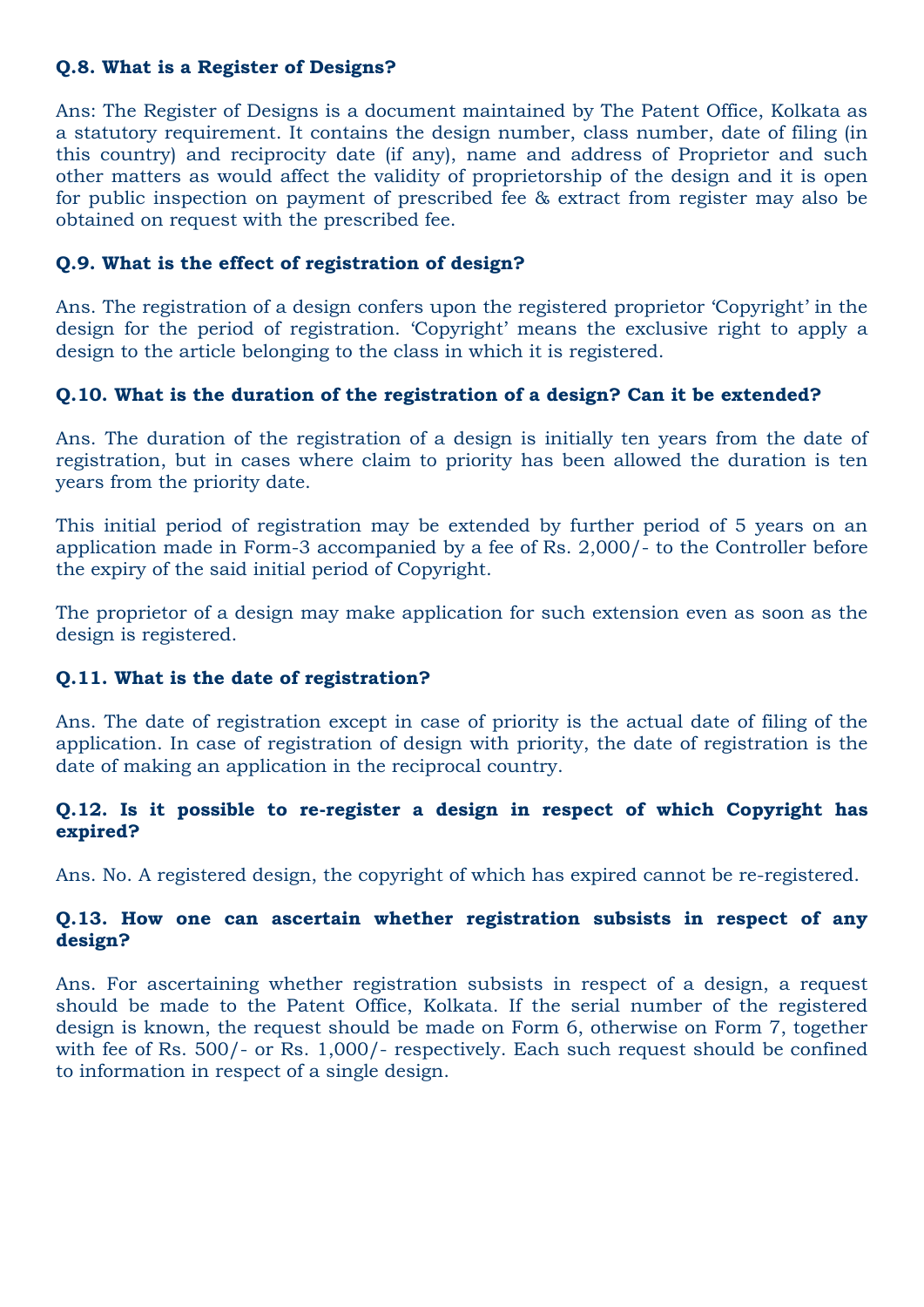## **Q.14. What is piracy of a Design?**

Ans: Piracy of a design means the application of a design or its imitation to any article belonging to class of articles in which the design has been registered for the purpose of sale or importation of such articles without the written consent of the registered proprietor. Publishing such articles or exposing terms for sale with knowledge of the unauthorized application of the design to them also involves piracy of the design.

## **Q.15. What is the penalty for the piracy of a registered Design?**

Ans: If anyone contravenes the copyright in a design he is liable for every offence to pay a sum not exceeding Rs. 25,000/- to the registered proprietor subject to a maximum of Rs. 50,000/- recoverable as contract debt in respect of any one design. The registered proprietor may bring a suit for the recovery of the damages for any such contravention and for injunction against repetition of the same. Total sum recoverable shall not exceed Rs. 50,000/-as contract debt as stated in Section 22(2)(a). The suit for infringement, recovery of damage etc should not be filed in any court below the court of District Judge.

### **Q.16. Is marking of an article compulsory in the cases of article to which a registered design has been applied?**

Ans: Yes, it would be always advantageous to the registered proprietors to mark the article so as to indicate the number of the registered design except in the case of Textile designs. Otherwise, the registered proprietor would not be entitled to claim damages from any infringer unless the registered proprietor establishes that the registered proprietor took all proper steps to ensure the marking of the article, or unless the registered proprietor show that the infringement took place after the person guilty thereof knew or had received notice of the existence of the copyright in the design.

### **Q. 17. Can the Registration of a Design be cancelled ?**

Ans.: The registration of a design may be cancelled at any time after the registration of design on a petition for cancellation in form 8 with a fee of Rs. 1,500/-to the Controller of Designs on the following grounds:

- 1. That the design has been previously registered in India or
- 2. That it has been published in India or elsewhere prior to date of registration or
- 3. The design is not new or original or
- 4. Design is not registrable or
- 5. It is not a design under Clause (d) of Section 2.

### **Q. 18. Is it mandatory to make the article by industrial process or means before making an application for registration of design ?**

Ans.: No, design means a conception or suggestion or idea of a shape or pattern which can be applied to an article or intended to be applied by industrial process or means. Example- a new shape which can be applied to a pen thus capable of producing a new appearance of a pen on the visual appearance. It is not mandatory to produce the pen first and then make an application.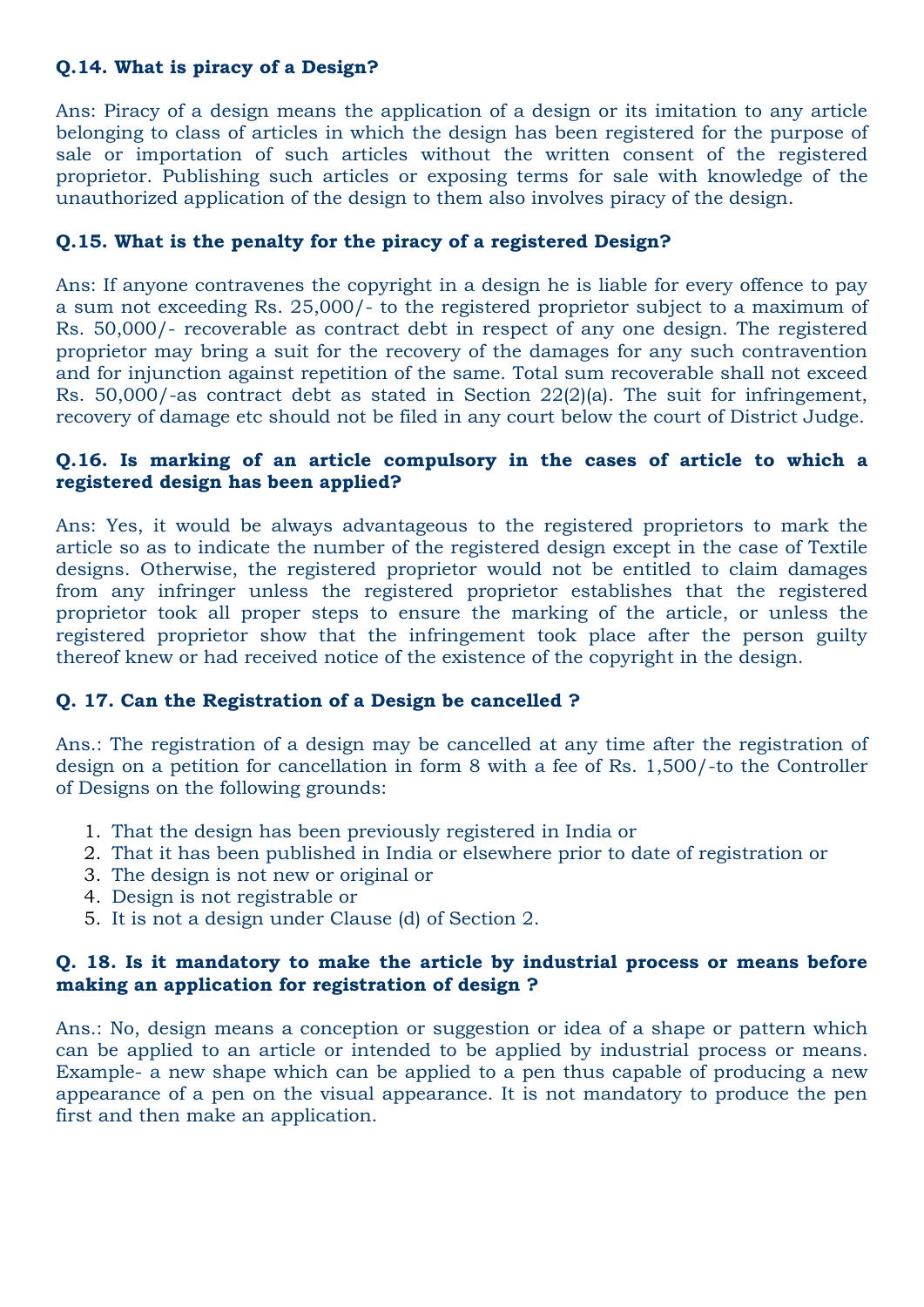### **Q. 19. Why is it important for filing the application for registration of design at the earliest possible ?**

Ans.: First-to-file rule is applicable for registrability of design. If two or more applications relating to an identical or a similar design are filed on different dates only first application will be considered for registration of design.

## **Q. 20. Can the same applicant make an application for the same design again, if the prior application has been abandoned ?**

Ans.: Yes, the same applicant can apply again since no publication of the abandoned application is made by the Patent Office, provided the applicant does not publish the said design in the meanwhile.

## **Q. 21. How to get information on registration of design ?**

Ans.: After registration of designs the most relevant view(s) of the article alongwith other bibliographic data will be available in the official gazette, which is being published on every Saturday. However, such provision cannot be implemented at this stage due to insufficient infrastructure.

## **Q. 22. Whether it is possible to transfer the right of ownership ?**

Ans.: Yes, it is possible to transfer the right through assignment, agreement, transmission with terms and condition in writing or by operation of law. However, certain restrictive conditions not being the subject matter of protection relating to registration of design should not be included in the terms and condition of the contract/agreement etc. An application in form-10, with a fee of Rs. 500/- in respect of one design and Rs. 200/- for each additional design, for registration of the transfer documents is required to be made by the beneficiary to the Controller within six months from the date of execution of the instruments or within further period not exceeding six months in aggregate. An original/notarized copy of the instrument to be registered is required to be enclosed with the application.

### **Q. 23. What is meant by priority claim ?**

Ans. India is one of the countries party to the Paris Convention so the provisions for the right of priority are applicable. On the basis of a regular first application filed in one of the contracting state, the applicant may within the six months apply for protection in other contracting states, latter application will be regarded as if it had been filed on the same day as the first application.

### **Q. 24. How it is possible to restore the lapse design due to non-payment of extension fee within prescribed time ?**

Ans.: a registration of design will cease to be effective on non-payment of extension fee for further term of five years if the same is not paid before the expiry of original period of 10 years. However, new provision has been incorporated in the Act so that lapsed designs may be restored provided the following conditions are satisfied:

1. Application for restoration in Form-4 with fee of Rs. 1,000/- is filed within one year from the date of lapsed stating the ground for such non-payment of extension fee with sufficient reasons.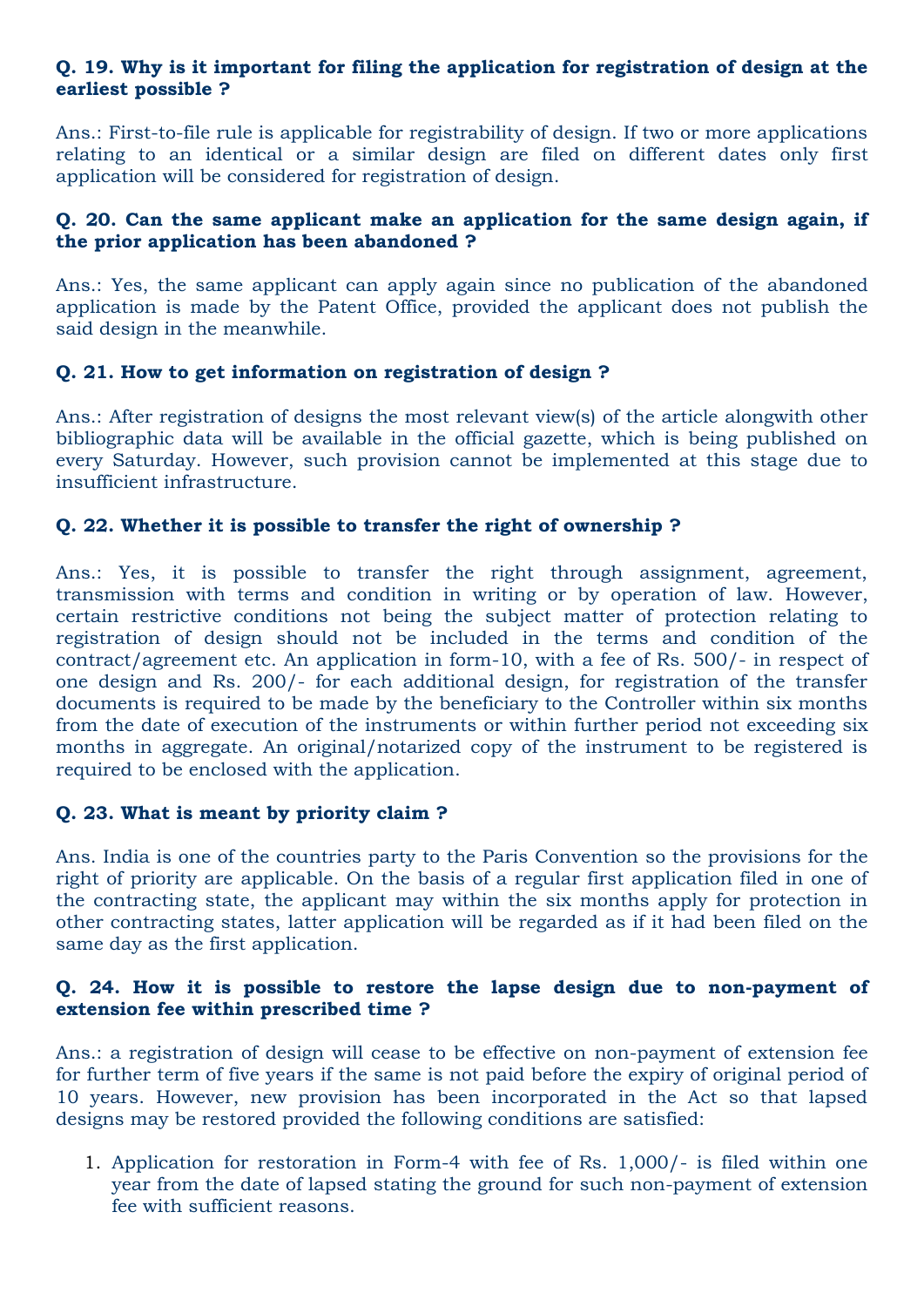2. If the application for restoration is allowed the proprietor is required to pay the extension fee of Rs. 2,000/- and an additional fee of Rs. 1,000/- and finally the lapsed registration is restored.

## **Q. 25. Can the name, address of proprietor or address for service be altered in the register of design ?**

Ans.: Name of the registered proprietor, address or address for service can be altered in the register of designs provided this alteration is not made by way of change of ownership through conveyance i.e. deed of assignment, transmission, licence agreement or by any operation of law, for which reference may be made to the answer against Q. 21. Application in form-22 with a fee of Rs. 200/- should be filed to the Controller of Designs with all necessary documents in support of the application as required.

### **Q. 26. Are the registered designs open for public inspection ?**

Ans.: Yes, registered designs are open for public inspection only after publication in the official gazette on payment of prescribed fee of Rs. 500/- on a request in Form-5.

### **Q. 27. Can the application for registration of design be filed by the applicant himself**

## **only or through a professional person ?**

Ans.: The application for registration of design can be filed by the applicant himself or through a professional person (i.e. patent agent, legal practitioner). However, for the applicants not resident of India an agent residing in India has to be employed.

## **Q. 28. How does a registration of design stop other people from exploiting ?**

Ans.: Once a design is registered, it gives the legal right to bring an action against those persons (natural/legal entity) who infringe the design right, in the Court not lower than District Court in order to stop such exploitation and to claim any damage to which the registered proprietor is legally entitled. However, it may please be noted that if the design is not registered under the Designs Act, 2000 there will be no legal right to take any action against the infringer under the provisions of the Designs Act, 2000.

The Patent Office does not become involved with any issue relating to enforcement of right accured by registration, similarly The Patent Office does not involve itself with any issue relating to exploitation or commercialization of the registered design.

## **Q. 29. What are the important criteria for determining a "set of article" ?**

Ans.: If a group of articles meets the following requirements then that group of articles may be regarded as a set of articles under the Designs Act, 2000:

- a. Ordinarily on sale or intended to be used together.
- b. All having common design even though articles are different (same class).
- c. Same general character.

Generally, an article having the same design and sold in different sizes is not considered as a set of articles. Practical example: "Tea set", "Pen set", "Knife set" etc.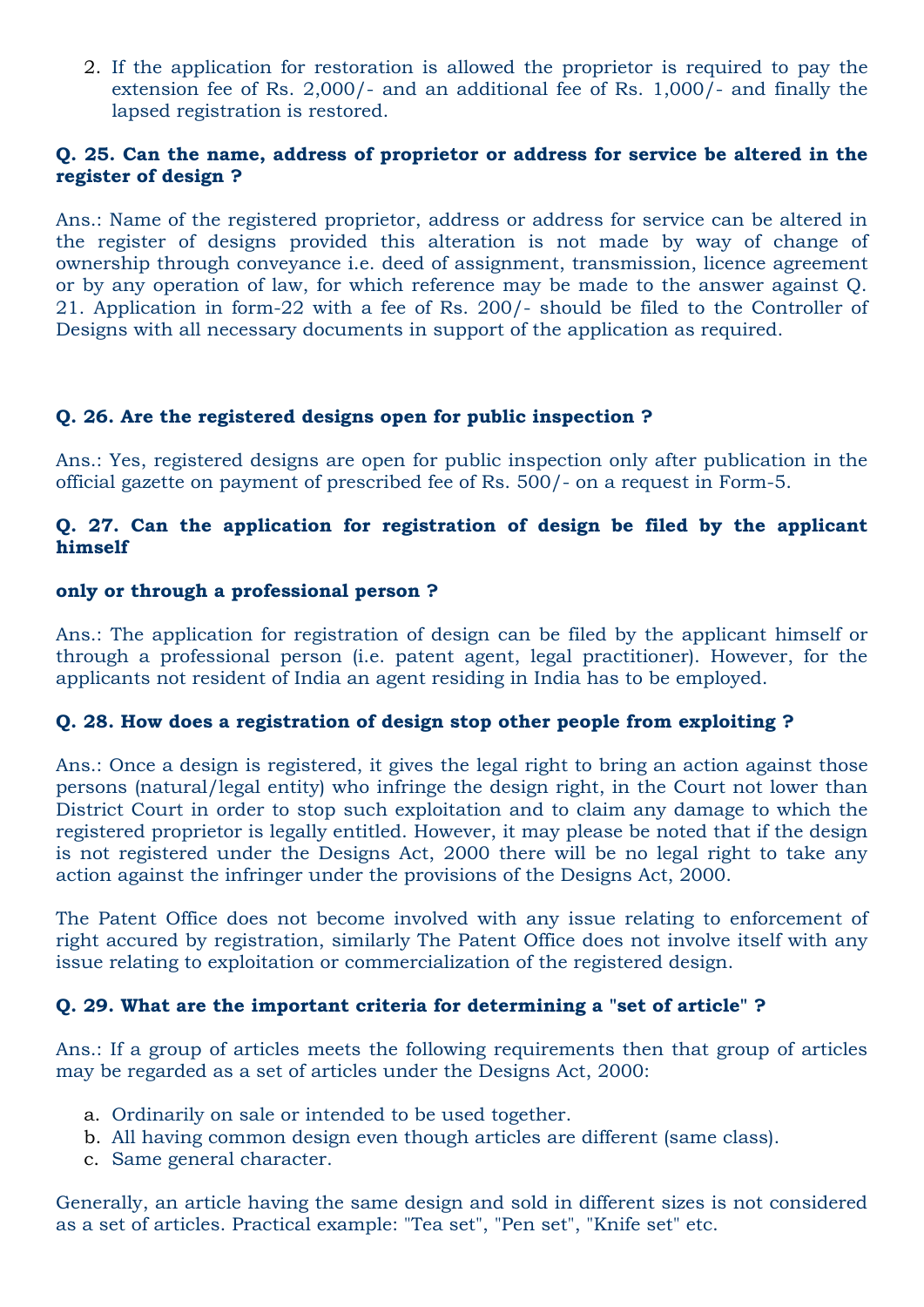## **Q.30. What is an artistic work which are not subject matter of registration ?**

Ans.: An artistic work as defined under Section 2(c) of the Copyright Act, 1957 is not a subject matter for registration which reads as follows:

"Artistic works" means: -

- i. A painting, a sculpture, a drawing (including a diagram, map, chart or plan) on engraving or a photograph, whether or not such work possesses artistic quality.
- ii. An work of architecture and
- iii. Any other work of artistic craftsmanship.

## **Q. 31. What is meant by classification of goods mentioned in the Third Schedule ?**

Ans.: In the third Schedule of Design Rules, 2001 the classification of goods has been mentioned. The classification is based on Locarno Agreement. Only one class number is to be mentioned in one particular application. It is mandatory under the Rules. This classification has been made on the basis of Articles on which the design is applied.

Practical Example: If the design is applied to a toothbrush it will be classified under class 04-02. Similarly if the design is applied to a calculator, it will be classified in class 18-01. Subsequent application by the same proprietor for registration of same or similar design applied to any article of the same class is possible, but period of registration will be valid only upto period of previous registration of same design.

## **Q. 32. What is meant by Property mark as per the Indian Penal Code (Sec. 479) ?**

Ans.: A mark used for denoting that movable property belongs to a particular person is called a property mark. It means that marking any movable property or goods, or any case, package or receptacle containing goods; or using any case, package or receptacle, with any mark thereon.

Practical example: The mark used by the Indian Railway on their goods may be termed as a Property Mark for the purpose of easy identification of the owner.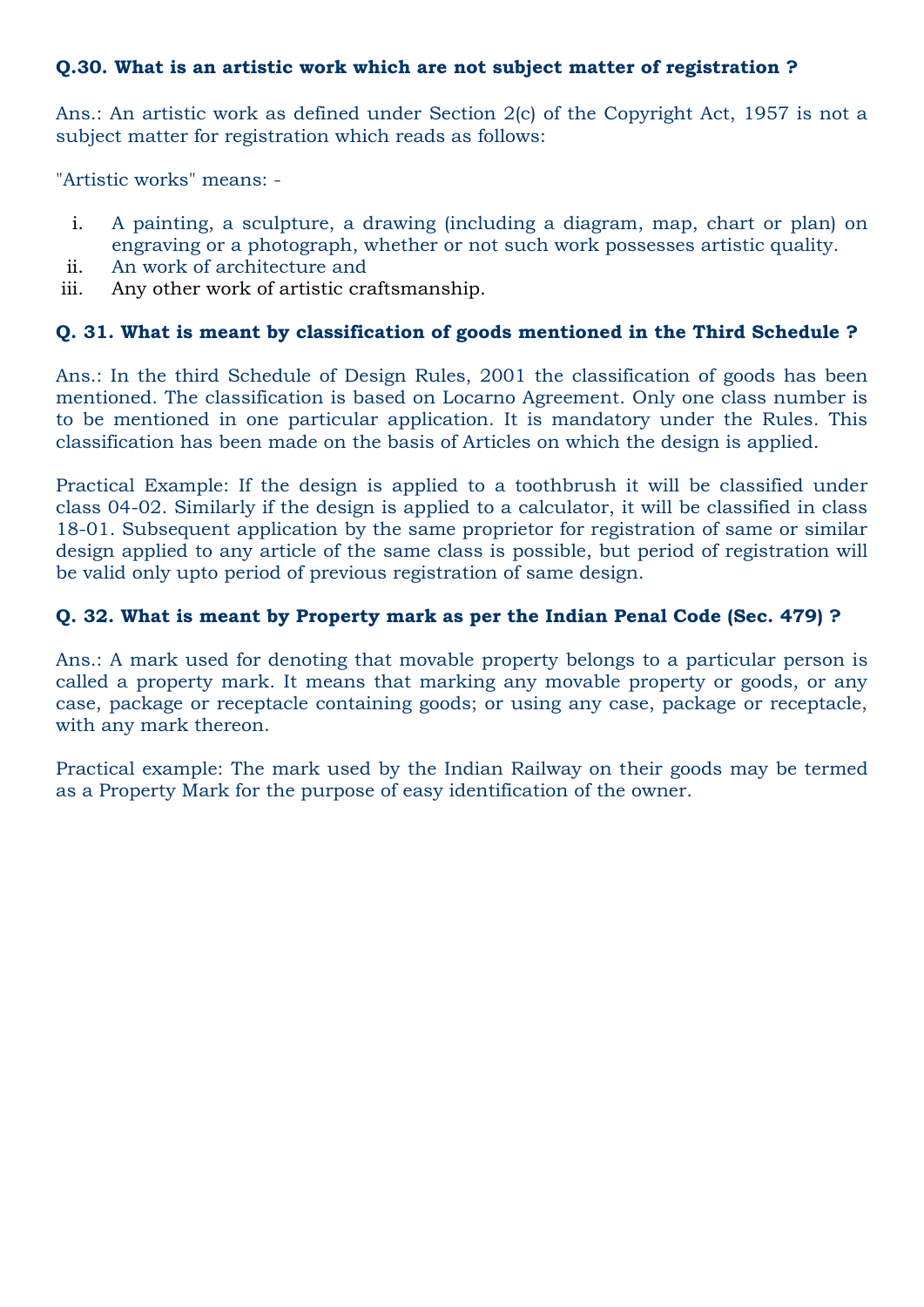### **FREQUENTLY ASKED QUESTIONS**

### **1. What is a trade mark?**

**Ans.** A trade mark (popularly known as brand name) in laymans language is a visual symbol which may be a word signature, name, device, label, numerals or combination of colours used by one undertaking on goods or services or other articles of commerce to distinguish it from other similar goods or services originating from a different undertaking.

> The legal requirements to register a trade mark under the Act are:

- $\hat{P}$  The selected mark should be capable of being represented graphically (that is in the paper form).
- $\div$  It should be capable of distinguishing the goods or services of one undertaking from those of others.
- $\cdot$  It should be used or proposed to be used mark in relation to goods or services for the purpose of indicating or so as to indicate a connection in the course of trade between the goods or services and some person have the right to use the mark with or without identity of that person.

### **2. How to select a trade mark?**

#### **Ans.**

- If it is a word it should be easy to speak, spell and remember.
- The best trade marks are invented words or coined words.
- Please avoid selection of a geographical name. No one can have monopoly right on it.
- Avoid adopting laudatory word or words that describe the quality of goods (such as best, perfect, super etc)
- It is advisable to conduct a market survey to ascertain if same/similar mark is used in market.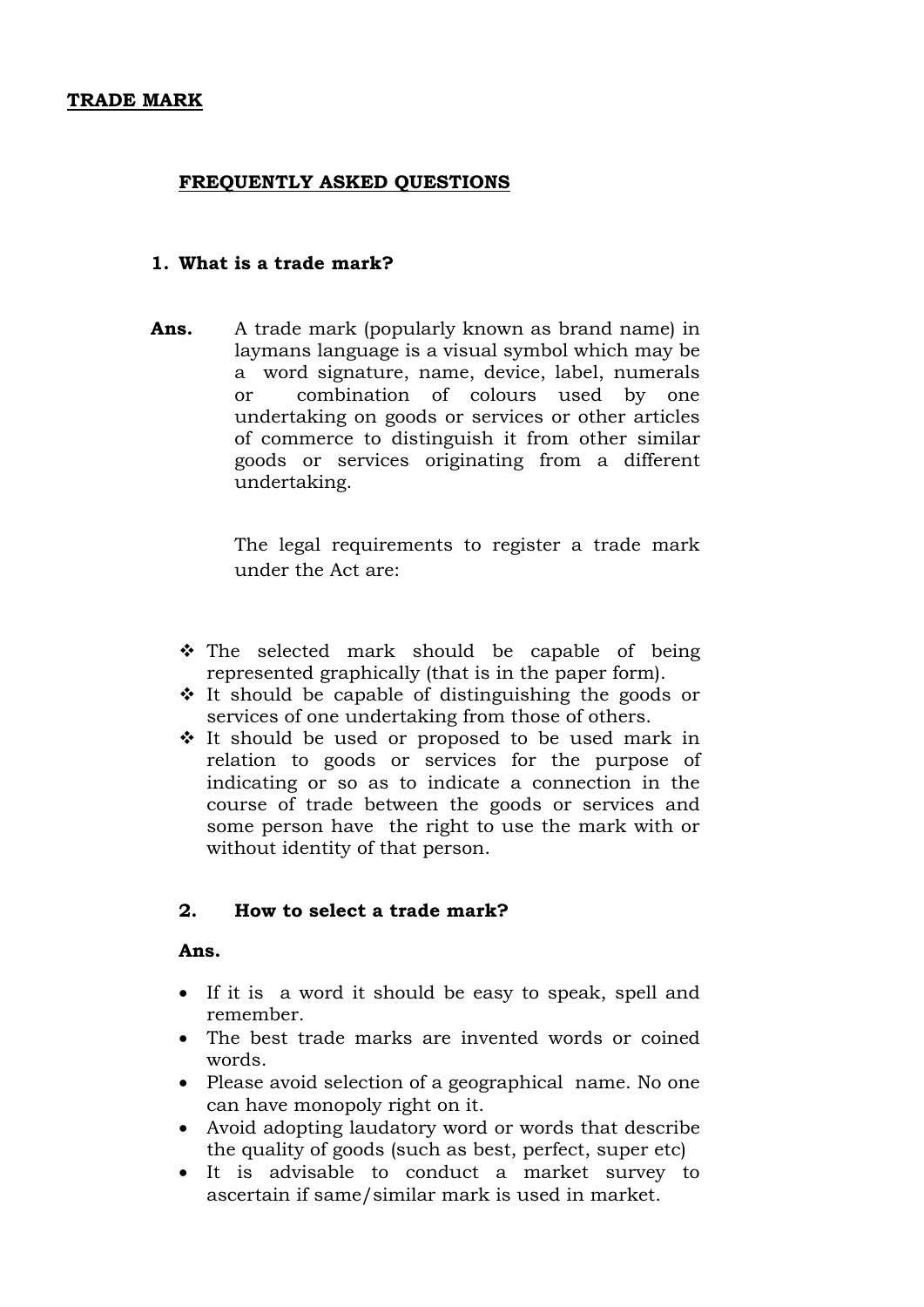## **3. What is the function of a trade mark?**

#### **Ans.**

Under modern business condition a trade mark performs four functions

- $\triangleright$  It identifies the goods / or services and its origin.
- $\triangleright$  It guarantees its unchanged quality
- $\triangleright$  It advertises the goods/services
- It creates an image for the goods/ services.

## **4. Who can apply for a trade mark and how ?**

### **Ans.**

Any person claiming to be the proprietor of a trade mark used or proposed to be used by him may apply in writing in prescribed manner for registration. The application should contain the trade mark, the goods/services, name and address of applicant and agent (if any) with power of attorney , period of use of the mark and signature. The application should be in English or Hindi. It should be filed at th appropriate office.

# **5. How to apply for a trade mark in respect of particular goods or services?**

### **Ans.**

It is provided under the Trade Marks Act,1999 that goods and services are classified according to the International Classification of goods and services. Currently schedule IV of the Act provides a summary of list of such goods and services falling in different classes which is merely indicative. The Registrar is the final authority in the determination of the class in which particular goods or services fall. The Schedule IV of the Act is annexed at the end of this questionnaire on trade marks. For detailed description of other goods and services please refer to the International Classification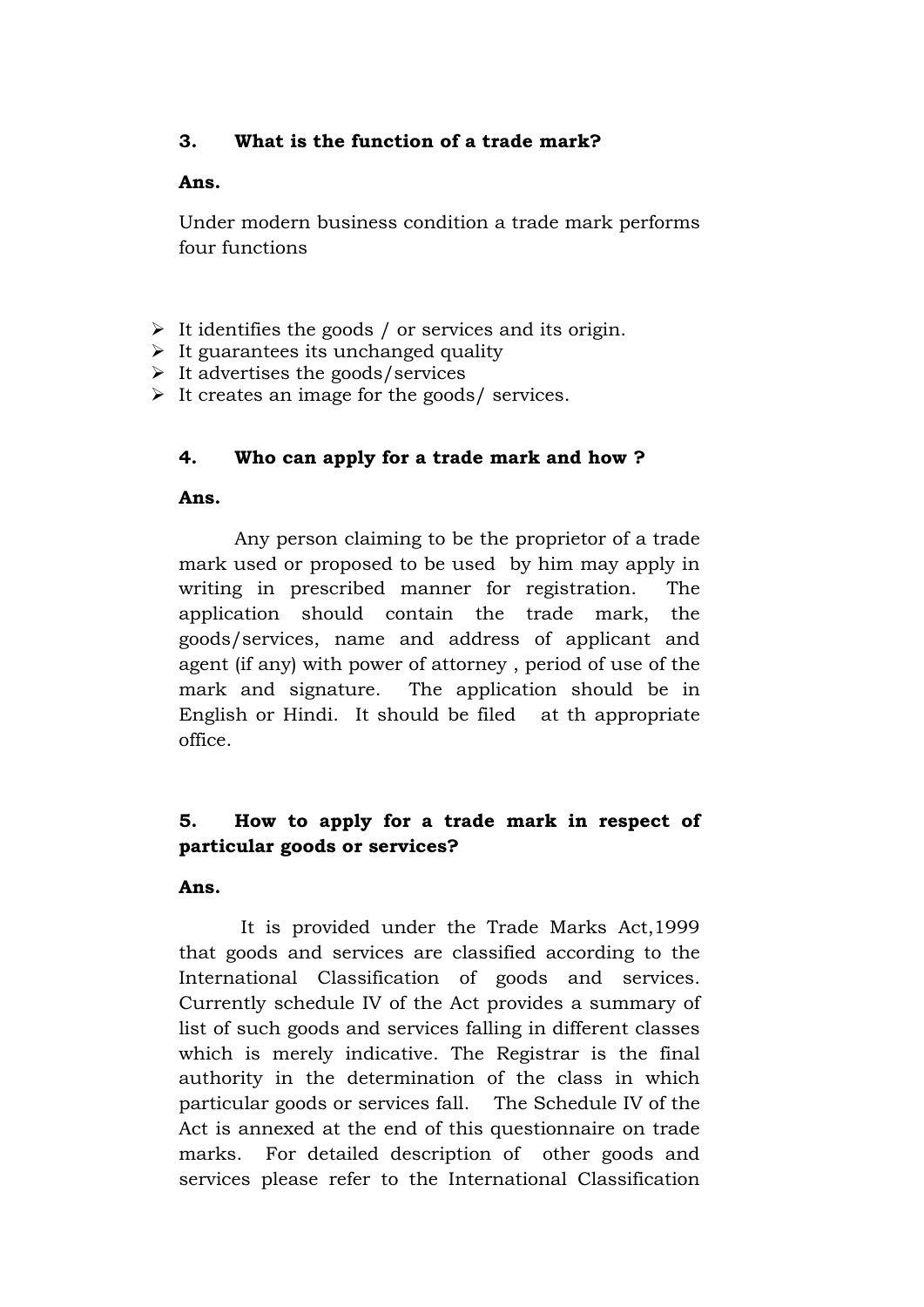published by WIPO or contact the local office for assistance.

# **6. What are different types of trade marks available for adoption?**

**Ans.**

- Any name (including personal or surname of the applicant or predecessor in business or the signature of the person), which is not unusual for trade to adopt as a mark.
- An invented word or any arbitrary dictionary word or words, not being directly descriptive of the character or quality of the goods/service.
- Letters or numerals or any combination thereof.
- The right to proprietorship of a trade mark may be acquired by either registration under the Act or by use in relation to particular goods or service.
- Devices, including fancy devices or symbols
- **Monograms**
- Combination of colors or even a single color in combination with a word or device
- Shape of goods or their packaging
- Marks constituting a 3- dimensional sign.
- Sound marks when represented in conventional notation or described in words by being graphically represented.

## **7. What purpose the trade mark system serves ?**

### **Ans.**

- $\triangleright$  It identifies the actual physical origin of goods and services. The brand itself is the seal of authenticity.
- $\triangleright$  It guarantees the identity of the origin of goods and services.
- $\triangleright$  It stimulates further purchase.
- $\triangleright$  It serves as a badge of loyalty and affiliation.
- $\triangleright$  It may enable consumer to make a life style or fashion statement.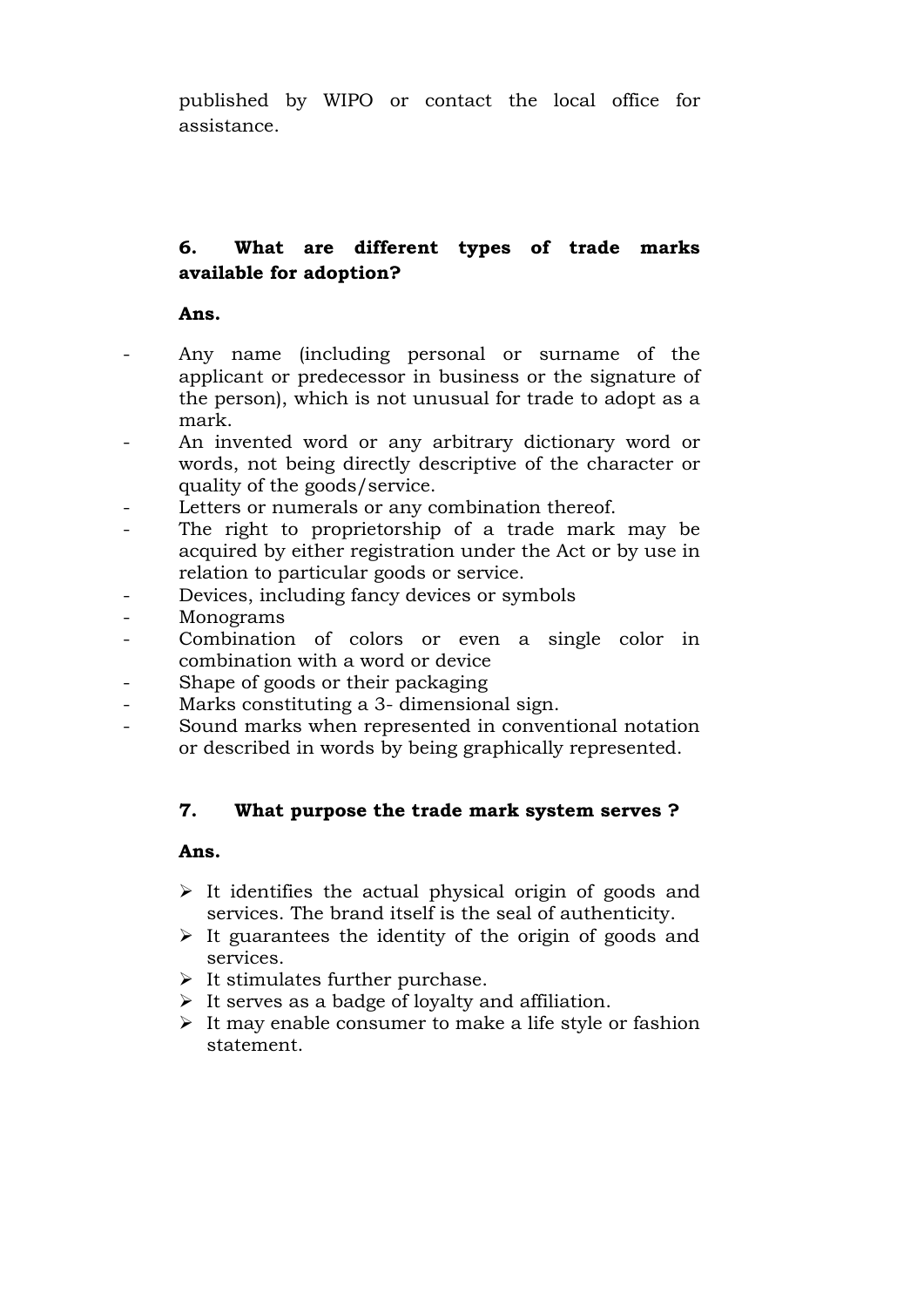## **8. Who benefits from a trade mark?**

**Ans.**

**The Regd.Proprietor:** The Regd.Proprietor of a trade mark can stop other traders from unlawfully using his trade mark, sue for damages and secure destruction of infringing goods and or labels.

**The Government:** The Trade Marks Registry is expected to earn a revenue of nearly Rs.40 crores during the current year and which is perpetually on the rise.

**The Legal professionals:** The Trade Marks Registration system is driven by professionals and legal and para legal advisors(Agents) who act for the clients in the processing of the trade marks application.

The **Purchaser** and ultimately **Consumers** of trade marks goods and services.

# **9. What are the benefits of registering a trade mark?**

**Ans.** The registration of a trade mark confers upon the owner the exclusive right to the use of the registered trade mark and indicate so by using the symbol (R) in relation to the goods or services in respect of which the mark is registered and seek the relief of infringement in appropriate courts in the country. The exclusive right is however subject to any conditions entered on the register such as limitation of area of use etc. Also, where two or more persons have registered identical or nearly similar mark due to special circumstances such exclusive right does not operate against each other.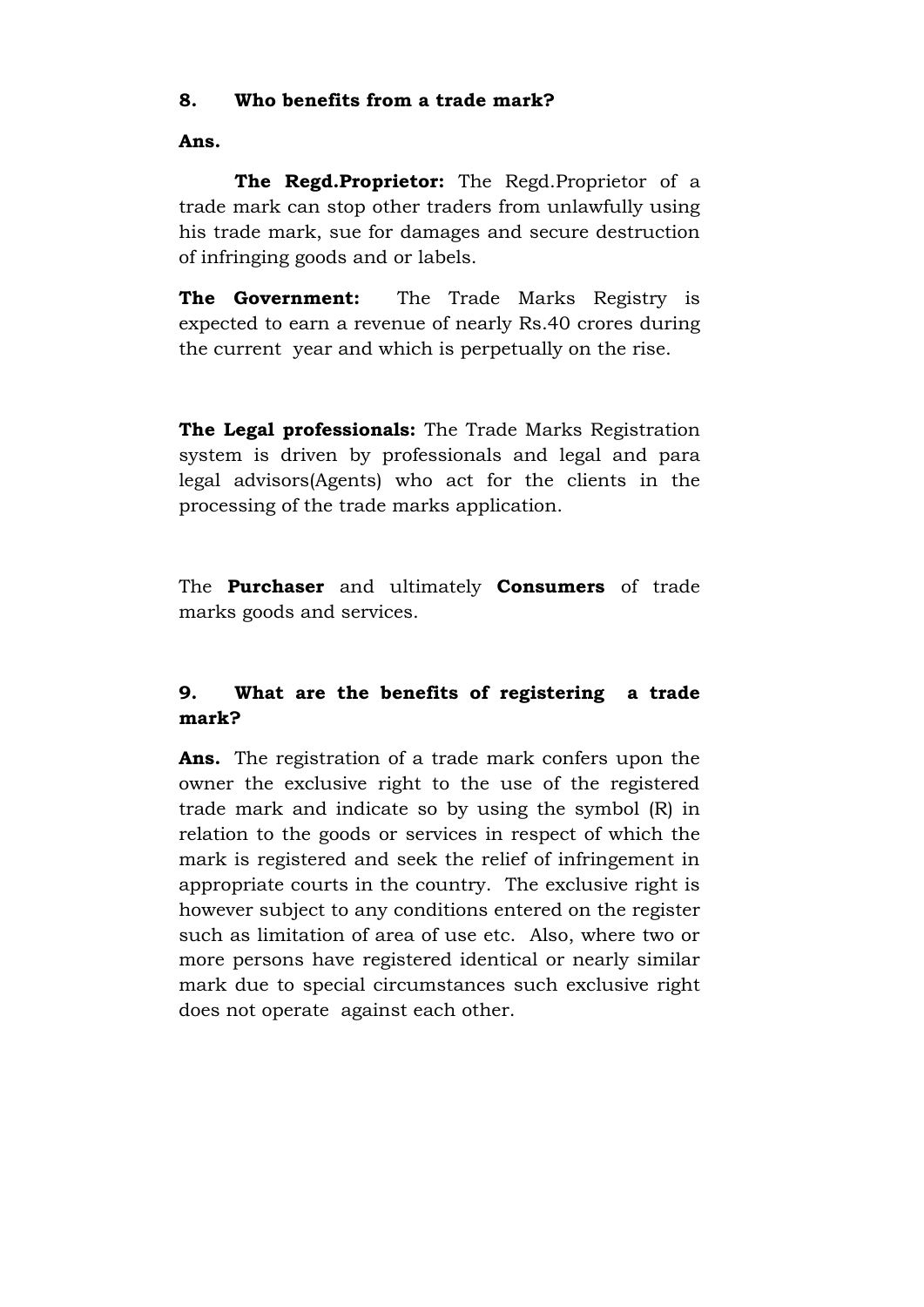# **10**. **What are the formalities and government fees**

# **for major trade mark transaction ?**

**Ans:**

 $\checkmark$  For filing new applications there are prescribed forms depending on the nature of application such as Form TM-1, TM-2, TM-3, TM-8, TM-51 etc.

## **Fees: Rs.2,500/-**

- $\checkmark$  To file a Notice of Opposition to oppose an application published in the Trade Marks Journal **(FormTM-5)**. **Fees:Rs.2,500/-**
- For Renewal of a Regd.trade mark **(Form TM-12 ). Fees: Rs.5,000/-**
- Surcharge for belated renewal (**Form - 10).Fees:Rs.3,000/-**
- Restoration of removed mark (**Form TM-13) Fees:5,000/-**
- $\checkmark$  Application for rectification of a registered trade mark **(Form TM-26) Fees:Rs.3,000/-**
- Legal Certificate **(Form TM-46)**  (Providing details of entries in the Register) **Fees:Rs.500/-**
- Official search request **(Form TM-54). Fees:Rs.500/-**
- $\checkmark$  Preliminary advise of the Registrar as to the registrability of a mark**(Form TM-55).Fees: Rs.500/-.**
- $\checkmark$  Copyright search request and issuance of certificate **(Form TM-60) Fees: Rs,5,000/-.**

## **11. What are the sources of trade mark laws?**

**Ans: (1)** The national statue i.e., the Trade Marks Act,1999 and rules thereunder .

- (2) International multilateral convention.
- (3) National bilateral treaty.
- (4) Regional treaty.
- (5) Decision of the courts.
- (6) Office practice and rulings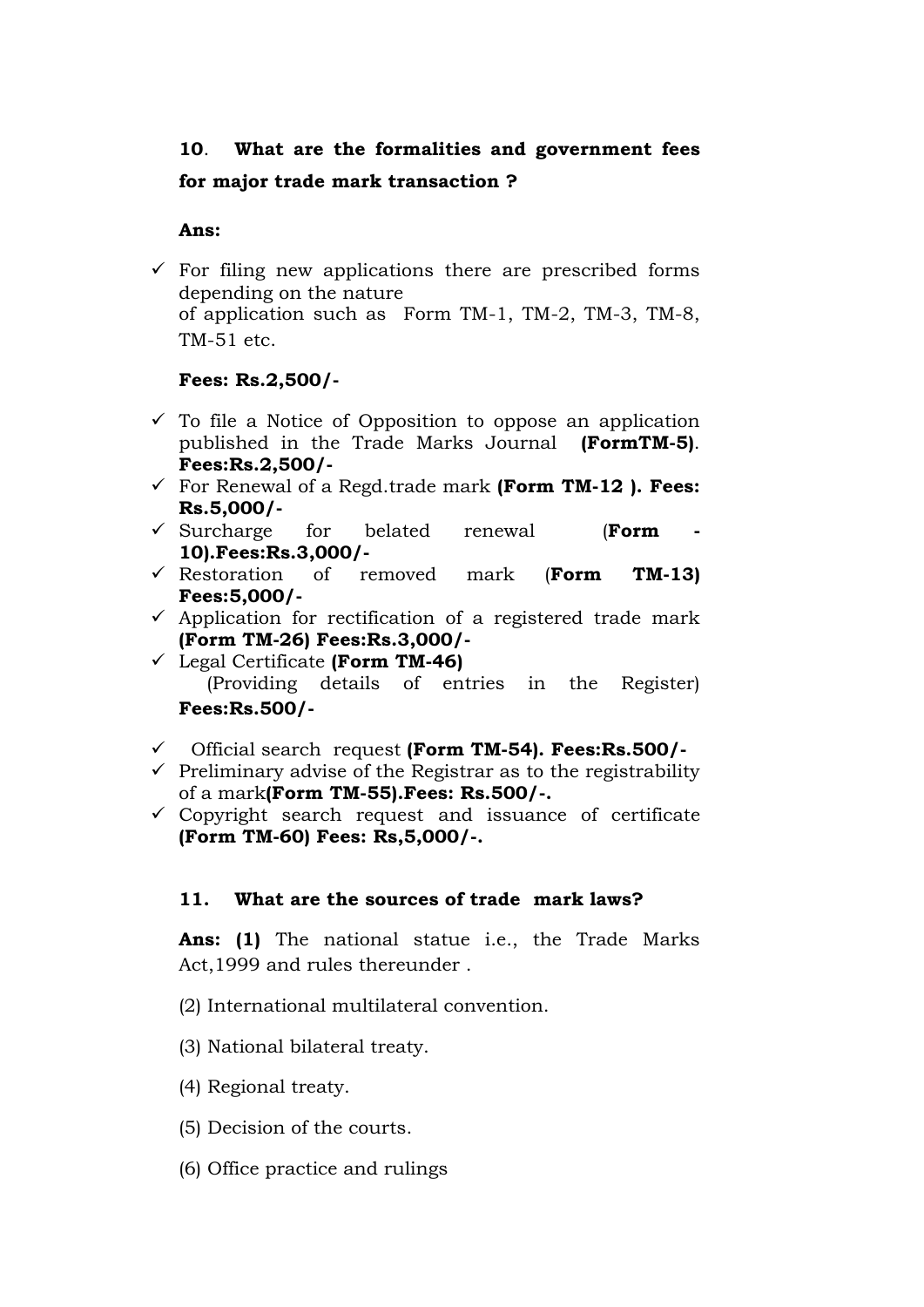(7) Decision of Intellectual Property Appellate Board.

(8) Text books written by academician and professional experts.

## **12. What does the Register of trade mark contain ?**

**Ans:** The register of trade mark currently maintained in electronic form contains interalia the trade mark the class and goods/ services in respect of which it is registered including particulars affecting the scope of registration of rights conferred; the address of the proprietors; particulars of trade or other description of the proprietor; the convention application date (if applicable); where a trade mark has been registered with the consent of proprietor of an earlier mark or earlier rights, that fact.

# **13. Can any correction be made in the application or register?**

**Ans:** Yes. But the basic principle is that the trade mark applied for should not be substantially altered affecting its identity. Subject to this changes are permissible according to rules detailed in the subordinate legislation.

# **14. Can a registered trade mark be removed from the register?**

**Yes.** It can be removed on application to the Registrar on prescribed form on the ground that the mark is wrongly remaining on the register. The Registrar also can suo moto issue Notice for removal of a registered trade mark.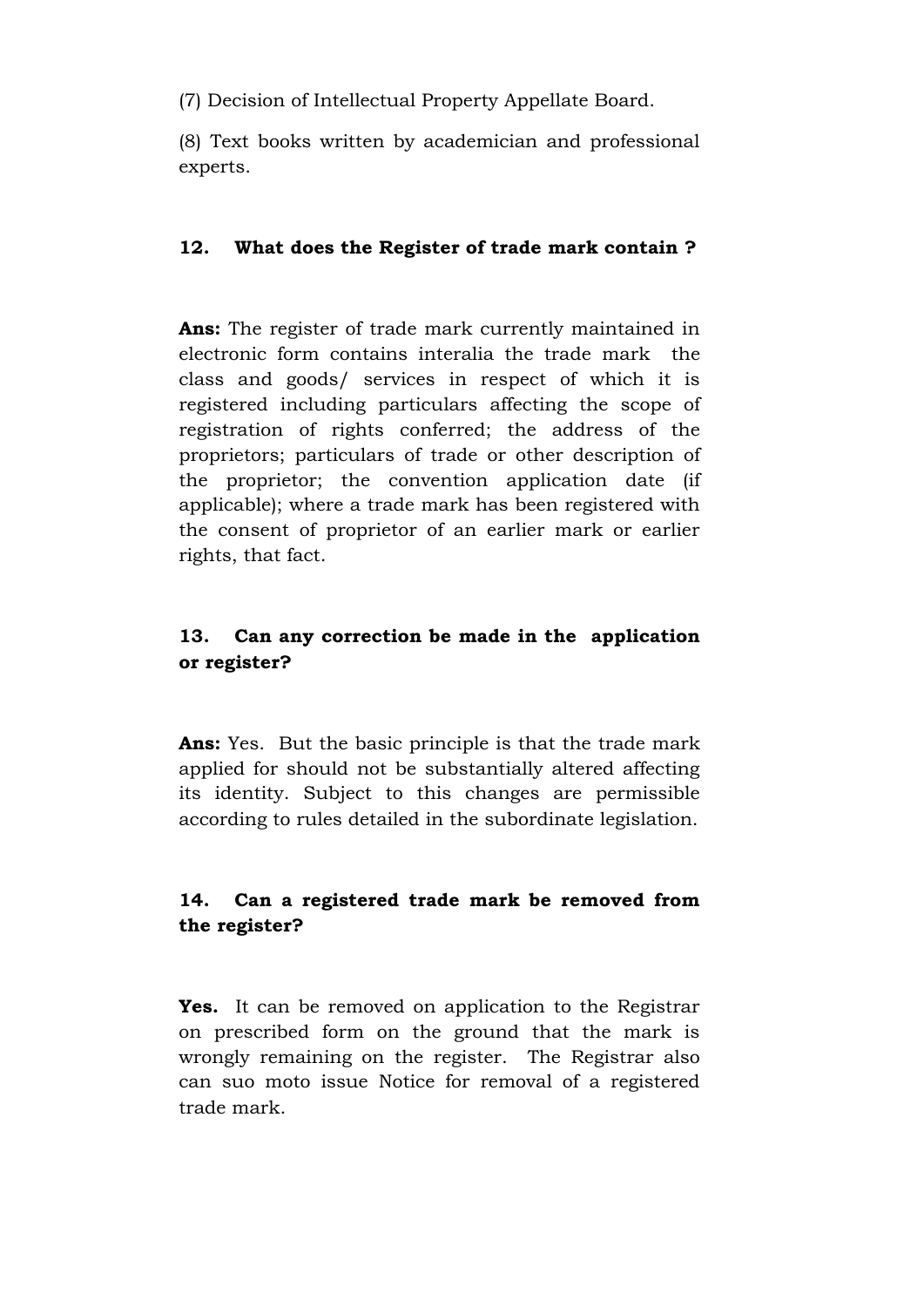# **GEOGRAPHICAL INDICATION REGISTRY**

## **Frequently Asked Questions**

- 1. What is a Geographical Indication?
	- Ø It is an indication
	- Ø It originates from a definite geographical territory.
	- Ø It is used to identify agricultural, natural or manufactured goods
	- Ø The manufactured goods should be produced or processed or prepared in that territory.
	- Ø It should have a special quality or reputation or other characteristics
- 2. Examples of possible Indian Geographical Indications. Basmati Rice Darjeeling Tea
	- Ø Kanchipuram Silk Saree
	- Ø Alphanso Mango
	- Ø Nagpur Orange
	- Ø Kolhapuri Chappal
	- Ø Bikaneri Bhujia
	- Ø Agra Petha
- 3. What is the benefit of registration of geographical indications?
	- Ø It confers legal protection to Geographical Indications in India
	- Ø Prevents unauthorised use of a Registered Geographical Indication by others
	- Ø It provides legal protection to Indian Geographical Indications which in turn boost exports.
	- Ø It promotes economic prosperity of producers of goods produced in a geographical territory.
- 4. Who can apply for the registration of a geographical indication?
	- Ø Any association of persons, producers, organisation or authority established by or under the law can apply:
	- Ø The applicant must represent the interest of the producers
	- Ø The application should be in writing in the prescribed form
	- Ø The application should be addressed to the Registrar of Geographical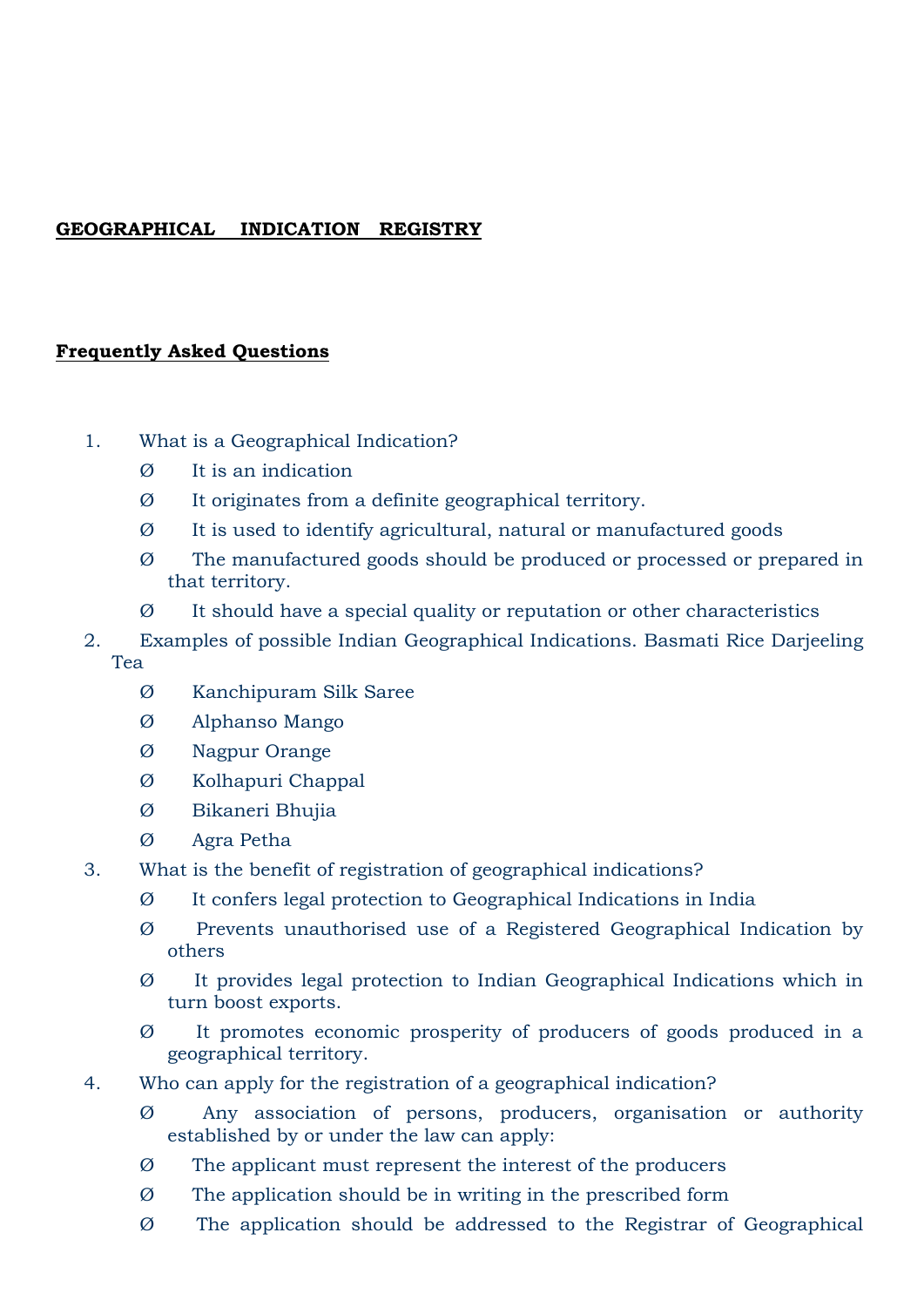Indications alongwith prescribed fee.

- 5. Who is a registered proprietor of a geographical indication?
	- Any association of persons, producers,organisation or authority established by or under the law can be a registered proprietor.
	- Ø Their name should be entered in the Register of Geographical Indication as registered proprietor for the Geographical Indication applied for.
- 6. Who is an authorised user?
	- Ø A producer of goods can apply for registration as an authorised user
	- Ø It must be in respect of a registered geographical indication
	- Ø He should apply in writing in the prescribed form alongwith prescribed fee
- 7. Who is a producer in relation to a Geographical Indication?
	- Ø The persons dealing with three categories of goods are covered under the term Producer:
	- Ø Agricultural Goods includes the production, processing, trading or dealing
	- Ø Natural Goods includes exploiting, trading or dealing
	- Ø Handicrafts or Industrial goods includes making, manufacturing, trading or dealing.
	- Ø Is a registration of a geographical indication compulsory and how does it help the applicant?
- 8. Registration is not compulsory
	- Ø Registration affords better legal protection to facilitate an action for infringement
	- Ø The registered proprietor and authorised users can initiate infringement actions
	- Ø The authorised users can exercise the exclusive right to use the geographical indication.
- 9. Who can use the registered geographical indication?
	- Ø An authorised user has the exclusive rights to the use of geographical indication in relation to goods in respect of which it is registered.
- 10. How long the registration of Geographical Indication is valid?
	- Ø The registration of a geographical indication is valid for a period of 10 years
- 11. Can a Geographical Indication be renewed?
	- Ø It can be renewed from time to time for further period of 10 years each.
- 12. What is the effect if a Geographical Indication if it is not renewed?
	- Ø If a registered geographical indication is not renewed it is liable to be removed from the register.
- 13. When is a registered Geographical Indication said to be infringed?
	- Ø When an unauthorised user uses a geographical indication that indicates or suggests that such goods originate in a geographical area other than the true place of origin of such goods in a manner which mislead the public as to the geographical origin of such goods.